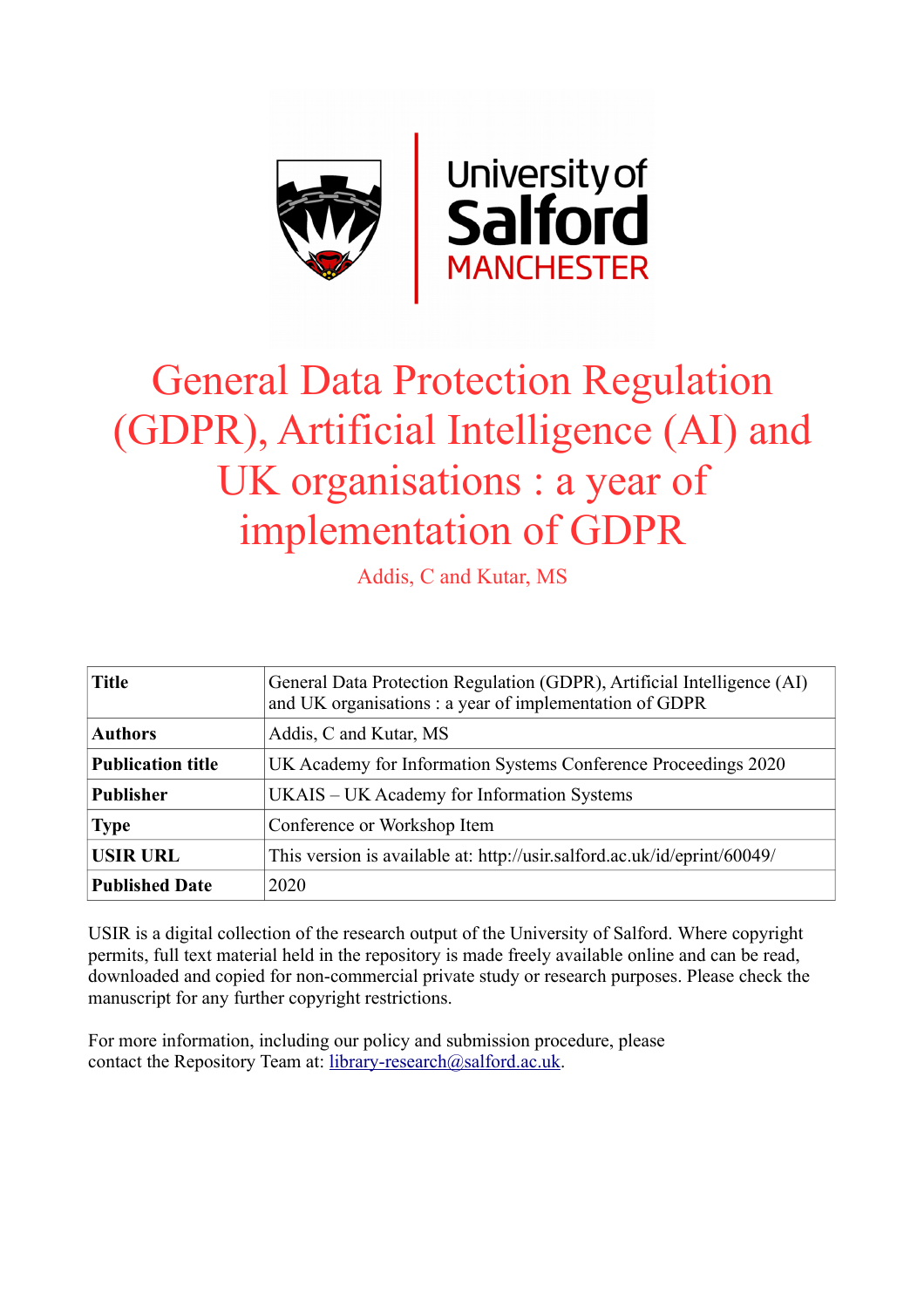# **General Data Protection Regulation (GDPR), Artificial Intelligence (AI) and UK Organisations: A year of implementation of GDPR**

**Chiara Addis** *Salford Business School, Salford, UK* Email: M.C.Addis@edu.salford.ac.uk

**Maria Kutar** *Salford Business School, Salford, UK* Email: m.kutar@salford.ac.uk

#### **Abstract**

*The General Data Protection Regulation (GDPR) became enforceable in May 2018 and its impact is globally significant. Meanwhile, a growing number of organisations are increasingly adopting AI technologies. This paper explores the effects of the GDPR on UK companies adopting or using AI technologies. A survey of AI, Data Protection and technology experts is presented, the analysis of which provides some early insights into the praxis of GDPR and AI in operational contexts. Whilst a growing body of research focuses on AI ethics and the impact of algorithms, this project highlights other important concerns emerging from the introduction and use of AI technologies. The findings indicate that few organisations are fully compliant with the requirements of the GDPR, which is not unexpected given the novelty of the regulation and the complexity of the technology. Other elements which can impact compliance and innovation were less predictable. Therefore, we recommend adopting a holistic approach to the management of personal data and AI.*

**Keywords**: GDPR, AI/ML, Data Protection, Management, Innovation

# **1.0 Introduction**

The European General Data Protection Regulation<sup>1</sup> (GDPR) became enforceable in 2018, reinforcing the protection of personal data and creating new obligations for organisations. This coincides with a rapid increase in the use of Artificial Intelligence (AI) technologies and a surge of available data. The implications of the GDPR for organisations using AI are significant, due to newly introduced responsibilities, yet these remain unclear. This paper explores the GDPR's impact on organisations implementing or already using AI technologies, a year after becoming enforceable,

<sup>1</sup> (Regulation EU 2016/679 of the European Parliament and of the Council of 27 April 2016 on the protection of natural persons with regard to the processing of personal data and on the free movement of such data, 2016)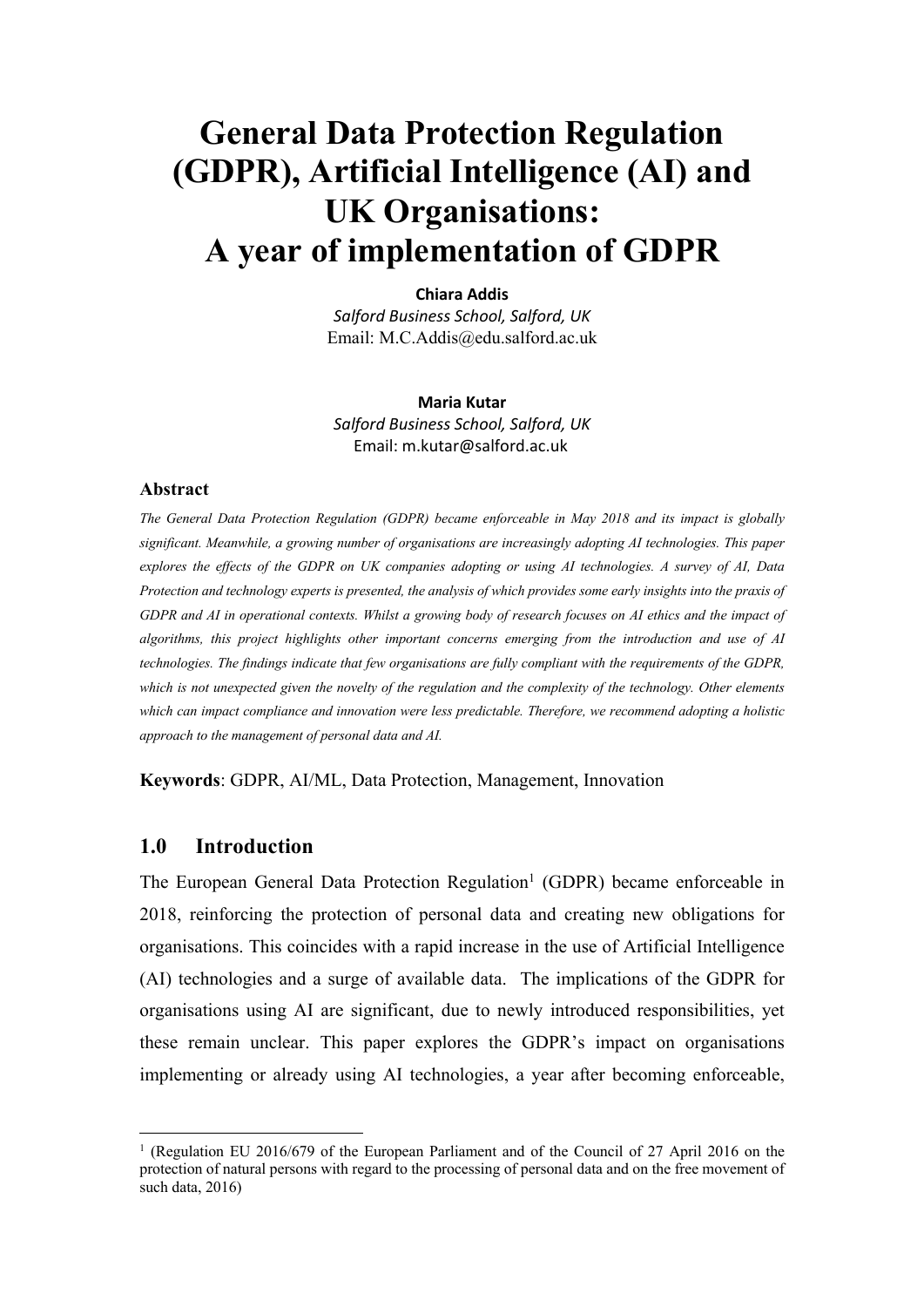focusing on UK organisations. Awareness, practices and challenges faced by companies implementing the GDPR are explored through the experience of experts working for a variety of UK organisations, in most cases as consultants or legal advisors. Their expertise in Artificial Intelligence, Data Protection and Digital Innovation, and understanding of the many organisations with which they have worked, offer insights into the understanding, perception and implementation of the Regulation. In this paper we first of all provide an overview of the key changes introduced by the GDPR, with a particular focus on those which relate to AI technologies, and explain the data protection challenges arising from the implementation of AI technologies. We then introduce the study and present the results. The discussion explores the themes which emerged from the data. We consider compliance, risk and preventive data protection, and examine some of the specific findings regarding automated and augmented AI and the repurposing of data. Finally, we consider in the conclusions key recommendations for the practice of Data Protection for organisations utilising AI technologies.

# **2.0 GDPR and AI**

#### **2.1 GDPR**

The General Data Protection Regulation (GDPR) is a milestone in the legal history of Data Protection. The GDPR created new obligations for organizations processing personal data, increased the protection of data subjects, and established a more cohesive data protection regime across the EU. Adopted after four year of discussion, the GDPR was necessary to modernise the legislation in order to protect the rights and freedoms of individuals in the context of the digital economy. It has influenced Data Protection legislation around the world, such as the California Consumer Privacy Act of 2018 (CCPA), the LGPD in Brazil (Raul, 2018), and the Washington Privacy Bill (Cesaratto, 2019).

The Regulation shifted the focus onto organisations, introducing new obligations and formalising some existing practises from courts and management. In the rest of this section we present the key changes introduced by the GDPR.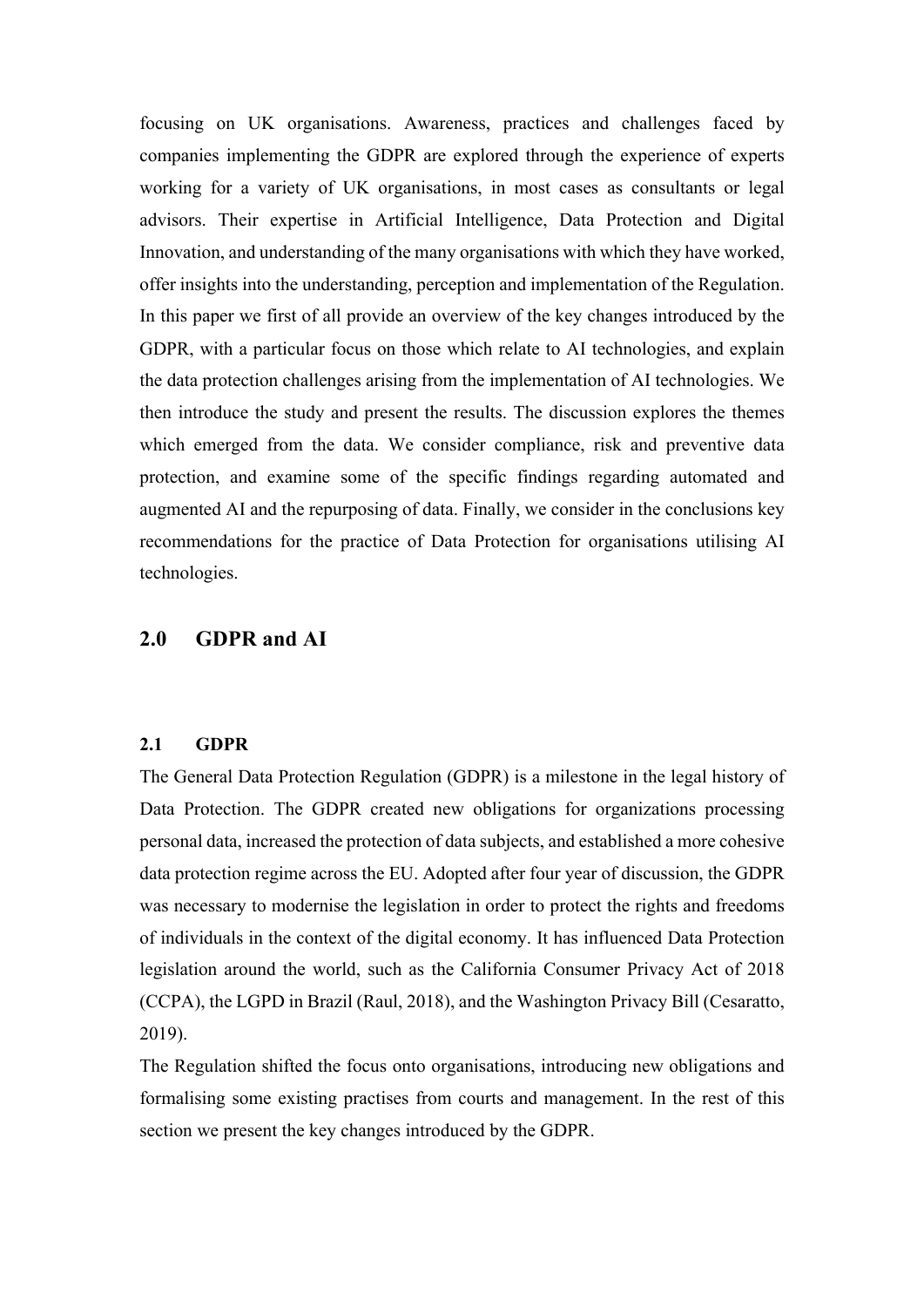#### **Personal Data**

The definition is expanded to include any information that can identify a person, such as "a name, an identification number, location data, an online identifier or to one or more factors specific to the physical, physiological, genetic, mental, economic, cultural or social identity of that natural person" (Art 4.1). Biometrics and digital identifications are therefore included within the expanded definition of personal data.

#### **Controller and Processor**

There are changes to the defined roles of controller and processor under the Regulation. The controller defines the purpose and means of processing (Art 4 (7)), and the processor processes personal data "on behalf" of the controller (Art 4 (8)). Processing is regulated by a written contract (Art 28.3). Controllers and processors must be able to implement appropriate technical and organisational measures to ensure a level of security appropriate to the risk (Art 32.1). These measures include testing, confidentiality, security, integrity, availability and resilience of processing systems and services, pseudonymisation and encryption, ability to restore the availability and access to personal data in the case of physical or technical incident, and not enabling subprocessing without proper authorisation. In the current technology landscape, processors are often cloud providers and vendors introducing AI into organisations.

#### **Lawfulness of Processing and Consent**

There are strengthened regulations around lawful processing and consent. Data can only be processed lawfully if at least one of the following is in place (Art 6): Consent of the data subject; Necessary for a contract or to enter into a contract; Compliance with a legal obligation; Necessary to protect the vital interest of the data subject or another person; Necessary for the legitimate interest of the controller or a third party, when they are not overridden by "the interests or fundamental rights and freedoms of the data subject which require protection of personal data..." (Art 6.1(f)).

Consent is one of the lawful bases for processing personal data, and it must be freely given, specific (for that purpose), informed, unambiguous and affirmative. It can be withdrawn at any time, and it must be as easy to withdraw as to give consent  $(Art 7)$  – this is a considerable step on from earlier legislation.

#### **Purpose Limitation**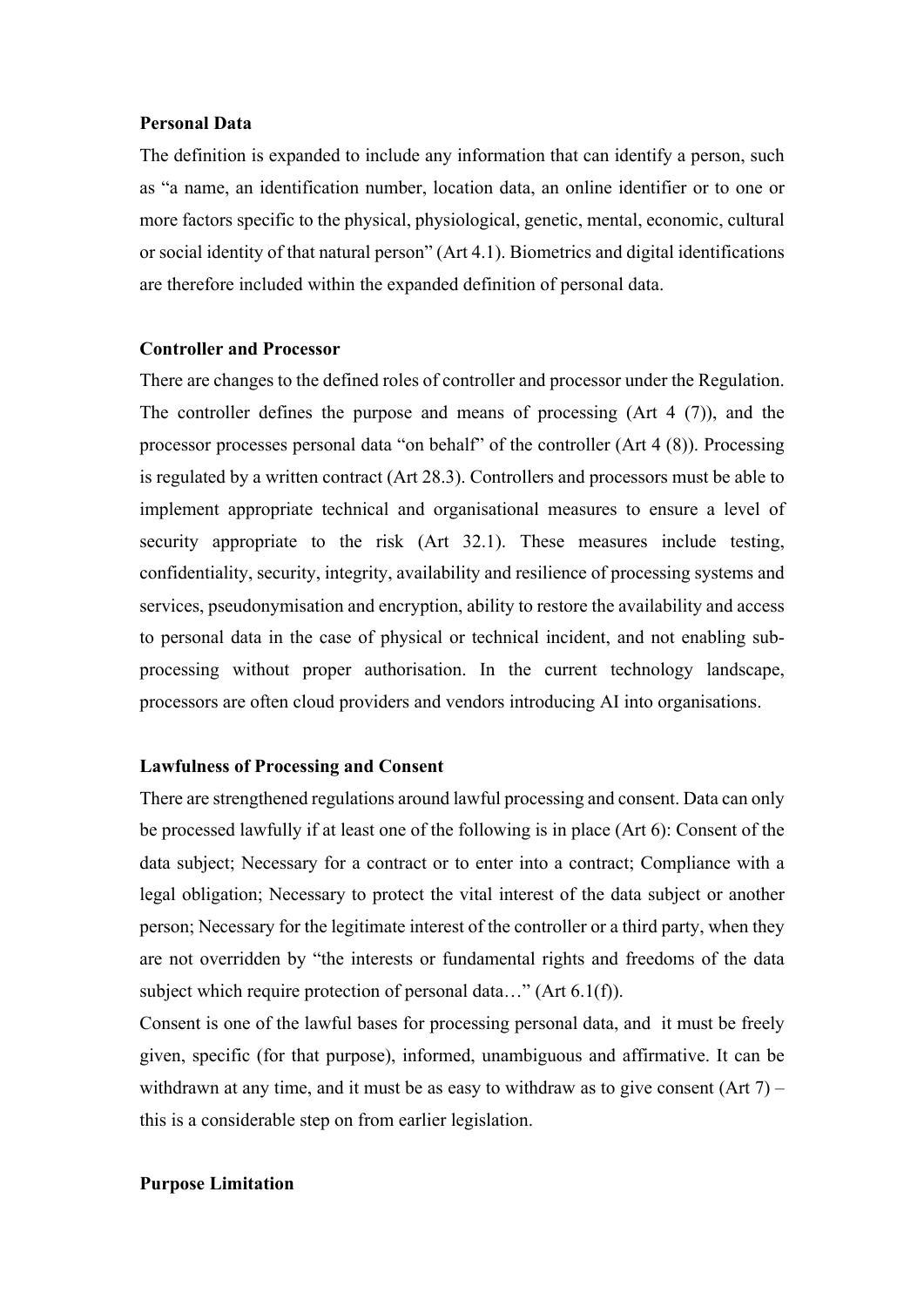Processing is performed for a "specific, explicit and legitimate purpose and not further processed in a manner that is incompatible with those purposes…" (Art 5.1 (b)). Further processing is possible in specific cases (archiving purposes in the public interest, scientific or historical research purposes or statistical purposes) and only if the new purpose is compatible with the original one ('purpose limitation'). Compatibility should be assessed taking into account the links between the 2 purposes (Art 6.4), the context of collection, the expectations of data subjects, nature of data, potential effect on data subjects, appropriate safeguards (such as encryption and pseudonymisation) (European Union Agency for Fundamental Rights, 2018).

#### **Data Protection Officer (DPO)**

The DPO is an expert who informs, advises and monitors GDPR compliance. The role is a requirement for some organisations, for example public authorities, and organisations who carry out large scale or regular and systematic monitoring of the behaviour of individuals, or large-scale processing that could lead to high risk, as in, for example, of special categories of data or data relating to criminal convictions and offences.

#### **Privacy by Design and Privacy by Default**

The GDPR makes obligatory the adoption of "privacy-enhancing technologies" (PETs), aiming at reducing the amount of personal data collected by organisations. These are proactive tools that prevent (Art 25.1) or reduce (Art 25.2) the amount of data processed, therefore reducing risks, and accountability of organisations.

### **Fairness**

Data must be processed in a fair and transparent manner (Art 5.1 (a)) and it has been suggested that the "principle of fairness goes beyond transparency obligations and could also be linked to processing personal data in an ethical manner." (European Union Agency for Fundamental Rights, 2018, p119).

#### **Accountability**

Organisations have to demonstrate compliance with the Regulation principles (Art 5.2) and have to implement "appropriate technical and organisational measures to ensure and to be able to demonstrate that processing is performed in accordance with this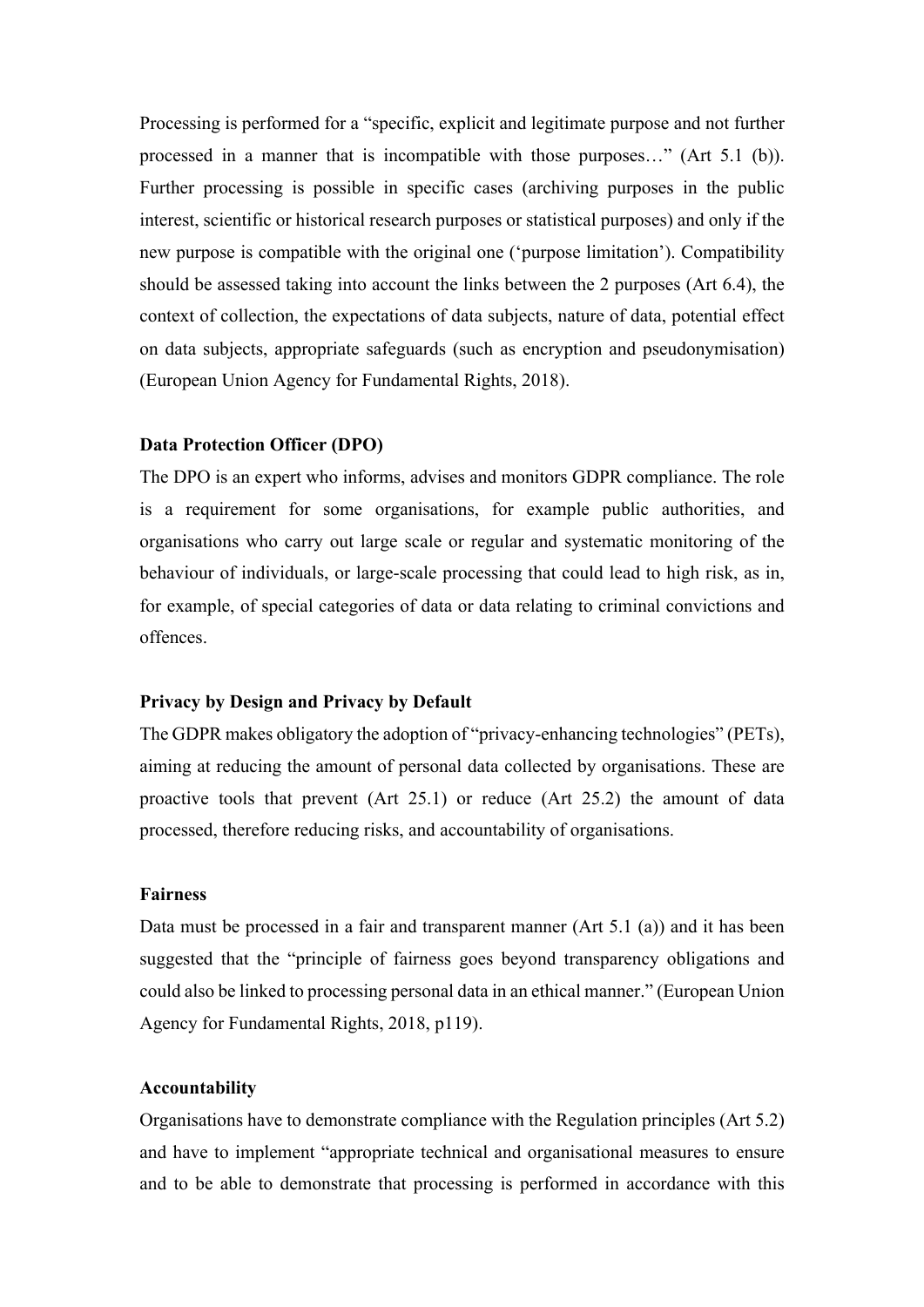Regulation" (Art 24.1). This requirement can be challenging for organisations using AI, especially for the use of opaque algorithms, particularly deep learning (Butterworth, 2018), and for the intelligibility of automated processes.

# **Transparency**

In general, it is an obligation on the part of organisations to inform data subjects about how their data is used. This principle is particularly important in relation to AI, decisions made via automated processes, and it is embedded into some GDPR requirements:

- a. The right of explanation/information. The right of individuals to have an explanation of the decision made by automated means;
- b. The right to request human intervention, in the case of decisions which produce legal effects or similarly significant affects the data subjects (Art 22.3);
- c. The right to refuse (in specific cases) a decision made only via automated processing.

The existence of a right of explanation has been the topic of "the algorithmic war stories" (Edwards & Veale, 2017, p 64), and of a lively debate amongst researchers and practitioners on the existence of the right (Goodman & Flaxman, 2016; Edwards and Veale, 2017; Selbst & Powles, 2017; Casey, Farhangi, & Vogl, 2018). This new obligation has been considered and explained very differently by researchers: a proper right; an obligation on organisations to provide meaningful information; an explanation of some type about the logic behind the decision.

Therefore, the principles of Fairness, Accountability and Transparency (FAT) create obligations for organisations processing personal data, and they must be present in any processing. Data must be processed in a fair and transparent manner (Art 5.1 (a)), controllers must demonstrate compliance, processing must not be performed in secret, and individuals should always be made aware of potential risks (European Union Agency for Fundamental Rights, 2018).

FAT compliance can be challenging for organisations using AI/ML as they can incur a higher degree of difficulty in demonstrating adherence to the principles, and people within organisations can possess different understanding and perception of concepts, obligations and processes.

# **2.2 Artificial Intelligence and Machine Learning**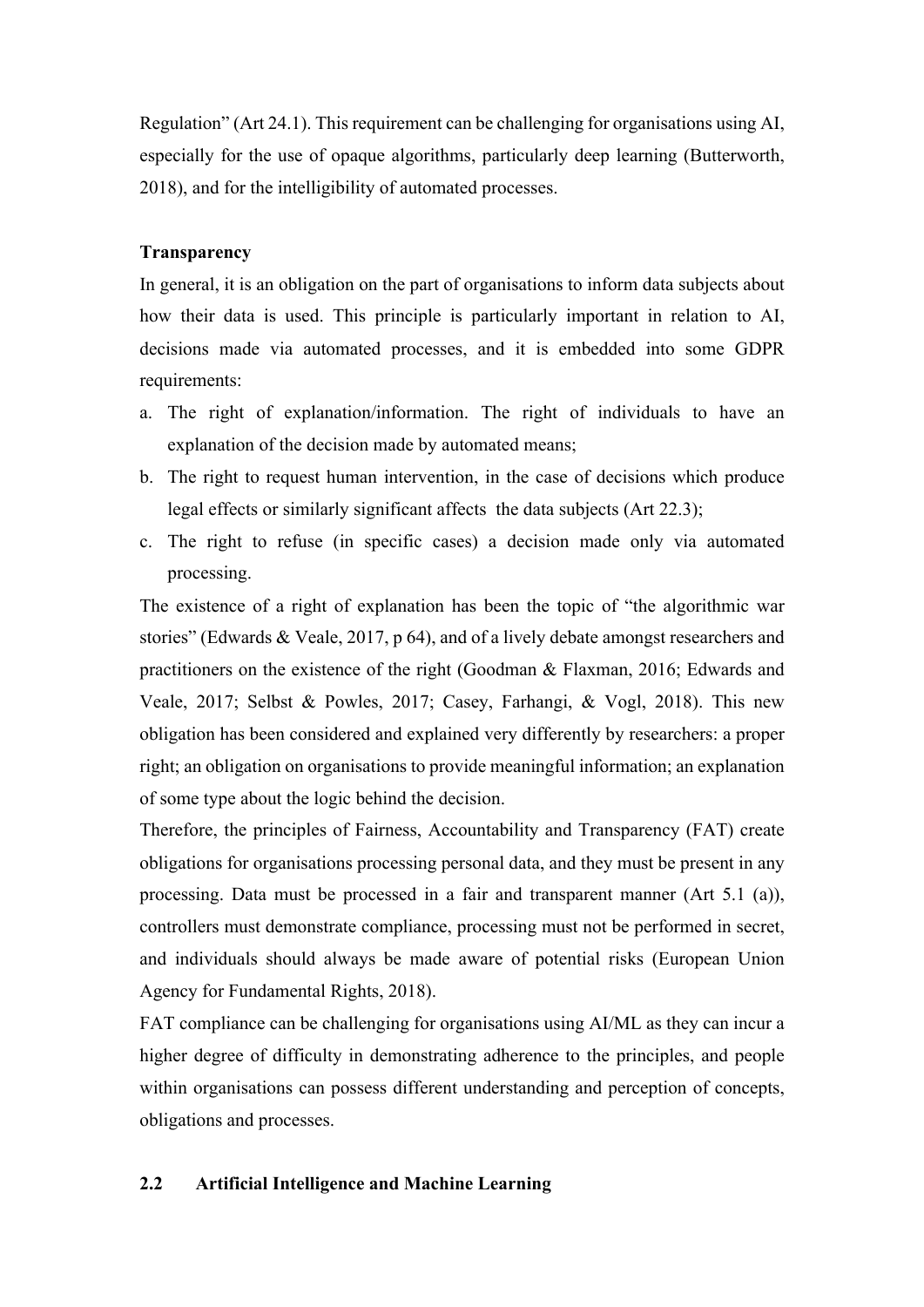The growth in the use of AI that has occurred in the last few years can be attributed to the combination of an increase in available data, more powerful computing, and better algorithmic techniques (The Royal Society, 2017). AI is generally understood as the capacity of a machine to perform mental or physical tasks that are typical of humans. Its recent success is mainly due to the success of Machine Learning (ML), a specific area within AI which replicates a specific human cognitive capability: prediction.

As explained by Agrawal, Gans, and Goldfarb (2018), the capacity for guessing hidden or missing information is exactly at the core of the development of ML *"*Prediction is the key element in Machine Learning. Often misunderstood for a certain future forecast, "PREDICTION is the process of filling in missing information. Prediction takes information you have, often called 'data', and uses it to generate information you don't have." (p24). Combining Computer Science with Statistics and Maths, ML is impacting upon other technologies and sectors where it is used to increase efficiency and production. In this paper we use the term AI to encompass both AI and ML, whilst noting the distinction between them. While the success of AI is obvious and inspiring, especially in Healthcare, its deployment and use can also produce some unpredictable and less desirable consequences. For instance, impacting upon Human Rights (e.g. Privacy and Data Protection) and producing long-term socio-economic changes.

Some examples of potential impacts related to Data Privacy are: reduction of privacy, misuse of personal data, reinforcement of patterns of discrimination already existing in societies, AI systems being used to influence and manipulate public discourse (Tufekci, 2017, 2018), and Malicious AI (Borgesius, 2018). Awareness of discriminations resulting from bias has emerged, and concerns over the illegitimate use of personal data are growing, e.g. around biased algorithms leading to discriminatory decisions, or lack of transparency in opaque algorithms or black boxes (particularly in deep learning). These concerns are now being discussed more frequently in various fields, and amongst academics, practitioners, and within the wider public (O'Neil, 2016; Crawford, 2017; Whittaker, 2019; Borgesius, 2018; IEEE, 2019).

Moreover, the growth of digital transformation and AI has considerable implications for Data Protection. The pace of digital innovation in digital business is rapid, and products are created in a shorter time to respond to market (Bughin, Catlin, Hirt, &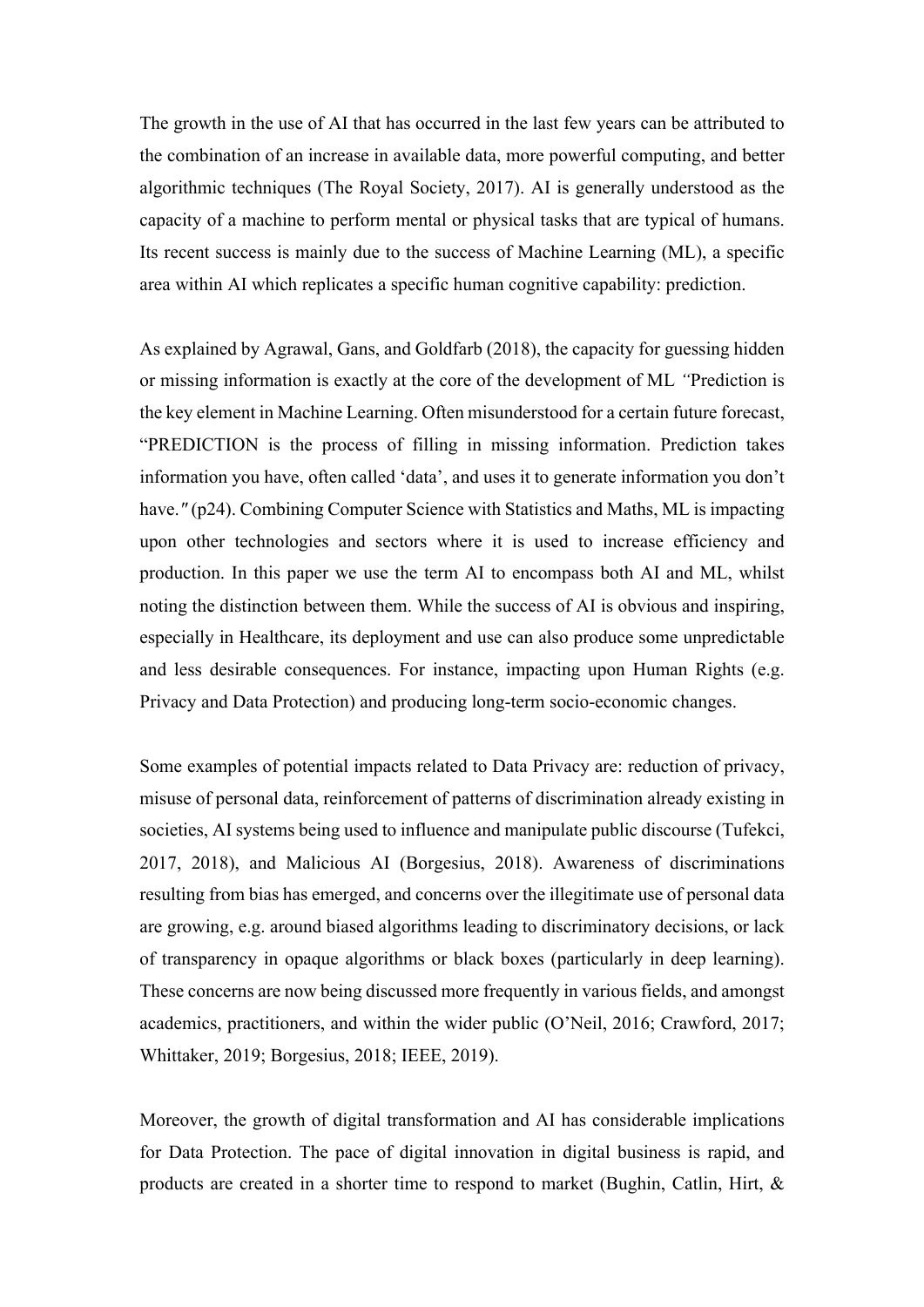Willmott, 2018). Organizations are accepting greater risks: using data gathered from different sources (internal and external); working with external stakeholders (e.g. vendors and cloud providers) to implement and maintain AI systems; using 'out of the box' systems which can be subjected to fewer controls; underestimating the complexity of the full ML process (data to train algorithms, make predictions and learn).

The GDPR extends legislative protections in this area and the relevance of these for organisations is still in the emergent stages, due to the rapidly changing technology landscape and new elements of regulation. Research and application of AI technologies has grown considerably in the last few years and many organisations are moving into increasingly advanced digitalised activities with potentially low awareness of the associated risks. The interconnection of Data Protection and AI, especially in practice and management is therefore still new and underexplored. The research presented in this paper aims to contribute to the discourse in this emerging and important area.

# **3.0 The Project**

The aim of this research is to provide insights into the implementation, compliance, and impact of the GDPR, on organizations implementing or using AI technologies, a year after the Regulation came into effect. The research presented here forms part of a wider project exploring how leaders and managers who are adopting and using AI technologies perceive, understand and apply the FAT principles, and how this may affect organizations. The project is ongoing, and the results presented and discussed below represent findings from the initial survey element of the work. It is anticipated the outcome of the wider project will provide guidance to support organisations in adopting AI technologies which are fair, transparent and accountable.

#### **3.1 Study Overview: Participants and Question Themes**

This study comprises a survey of experts in Data Protection and AI. Semi-structured interviews were the chosen method for this project and were used to understand perceptions, understandings and experiences of participants with relevant expertise. The nine participants included Privacy Lawyers, Data Protection Consultants, Technology Businesspeople, and ML experts. Semi-structured interviews were conducted between March and October 2019, with the data collection commencing 11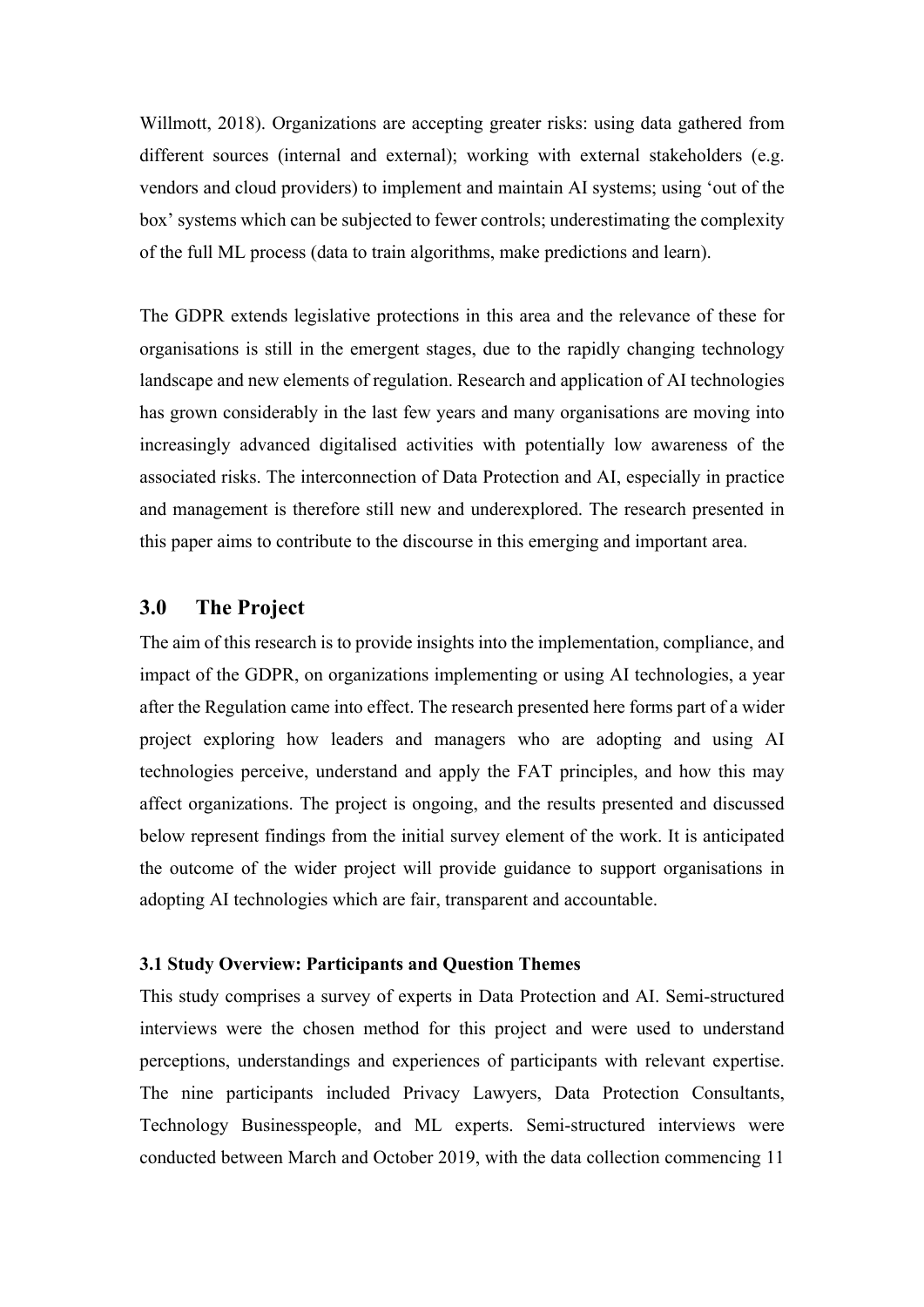months after the introduction of the GDPR. Participants have experience in both private and public organizations across a range of sectors. Participants jointly had considerable expertise in Data Protection, AI, ML, and data technology management, and included individuals who were on national and international expert groups on AI and GDPR. They provided details of trends and information from their industries, and insights from the experience in their current and completed assignments.

The interview questions were based on GDPR and processes and aimed to elicit information on what organizations had done with regards to the new requirements introduced by the Regulation. In addition, questions were asked about AI, and the relationship to internal organisational processes. Seven interviews were conducted in person in locations around the UK, while two were conducted via Skype. Interviews were around one hour each and were recorded and transcribed prior to thematic analysis and coding using NVIVO.

# **4.0 Findings**

In this section we present the key themes emerging from the interviews followed by discussion considering the overall messages and lessons that can be drawn.

#### **a) Compliance with GDPR**

There was a consistent view amongst participants that many organizations are not yet GDPR compliant. Many organisations were reported as having done the minimum to become complaint, or not having started at all, possibly as they were waiting for their competitors to have major data breach (P1). In contrast, others were described as adopting a cautious approach and taking the time to understand how to implement changes and develop processes that are GDPR compliant (P7). Many were said to be avoiding engaging in the debate around AI and GDPR due to the complexity of the technology or worries that this could impact their innovation (P4).

Differences appear to exist across sectors, and according to the maturity and size of organisations: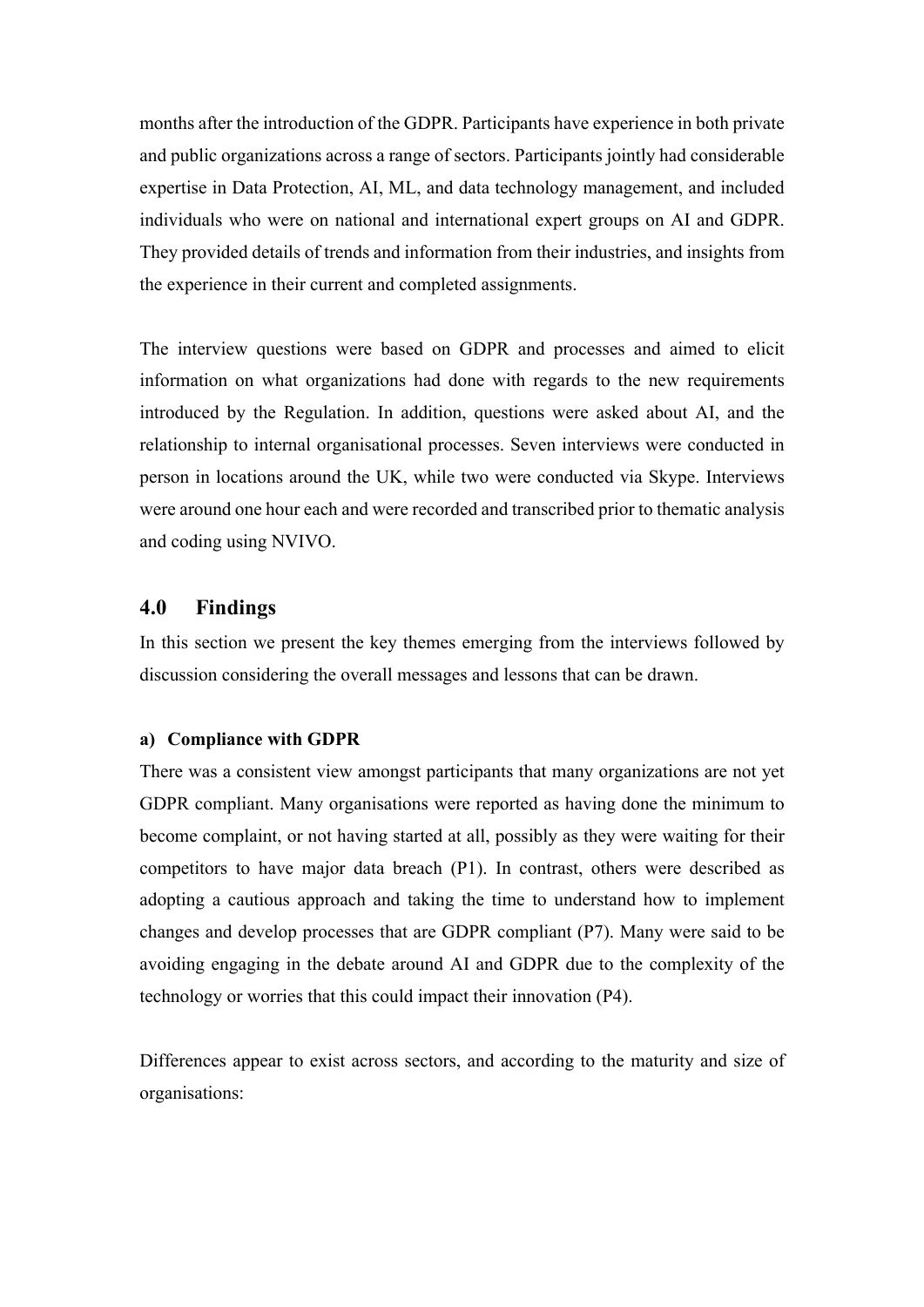- Large organisations have invested resources in compliance  $(P7)$  and are looking strategically at GDPR (P6). This was also observed in a small number of smaller organisations which have a mature data culture (P6).
- § Organizations in the regulated sector are reported to be more mature, confirming the gap that emerged in pre-GDPR research examining organisational preparation for the Regulation (Addis & Kutar, 2018). Finance and Large Technology sectors are in a more mature stage in relation to awareness and the application of good practices, such as the creation of working groups 't*o make sure everybody is connecting on the same page*' (P4).
- § Organizations in the public sector are generally more compliant, due to the sector being more regulated, and to some of the new GDPR requirements such as the use of Data Protection Impact Assessments (DPIA) having previously existed as requirements in the public sector.
- § A lower degree of AI awareness and GDPR compliance was reported in the private sector, particularly and amongst medium and smaller companies and start-ups (P4). '*In some sectors AI is mainly using personal information and there is a little bit more of an understanding of the need for care*…' (P5). This seems to be particularly the case for recruitment in some start-ups, where Data Protection was not seen as an issue or not even on their radar (P5).

#### **b) Risks**

Risk awareness and risk management were mentioned as crucial factors in GDPR compliance. Large and high-profile organisations generally have a lower risk appetite, and they are taking advice on many aspects (e.g. security, data location and data access, P5). Large companies holding a vast amount of personal data are adopting a cautious approach before starting new initiatives and in pursuing current ones. A risk averse approach allows organisations to understand how the GDPR changes the way they operate (P7). Some organisations are managing their risks by strategically choosing the areas where there are fewer ambiguities and where some requirements can be more easily satisfied. Choosing and focusing on the areas where risks can be reduced with more confidence, such as data flows or data storage, for example seems to be a common strategy (P4). In other areas there are still uncertainties, e.g. around consent, and consent withdrawal from data used to train models (P4, P5):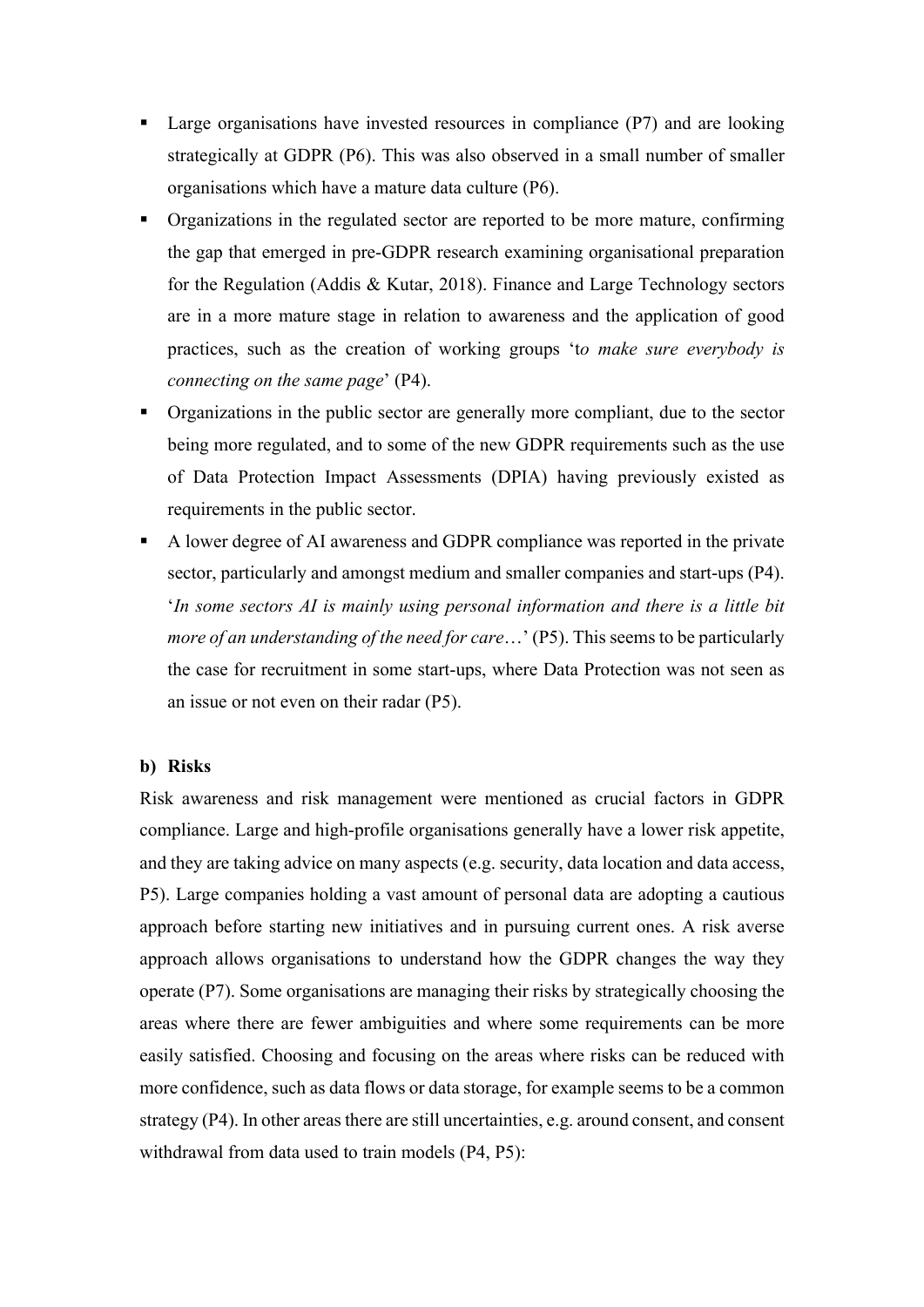*'If we generate a machine learning model on personal information, but then, one of the data subjects say I want to be removed, does it mean that you have to retrain the whole model? So…there are a lot of interesting questions in this space and a lot of unknowns' nuances of those data protection questions applied to machine learning' (P4).*

Accepting higher risks and dealing with any consequences that might arise seems to be a common strategy. Small start-ups have high-risk appetite, and they are essentially focusing on the quickest way to get products to market (P4, P5). They are reported as taking risks in areas such as data aggregation and data location, and having a smaller number of data scientists, considered important for risk awareness within small companies and start-ups:

*'They themselves don't fully understand what they are doing, and they probably have a very high level of abstraction. They don't know which questions they should be asking, and do not understand the deeper level to be worried about, like biased algorithms'. (P4).* 

The growing practise of using open-source technology to create ML systems was referred to as an important factor in enabling small organisations to create AI systems.

'…*people are just interested in developing the technology, using it and getting the benefits from it, rather than taking that step back and thinking about all the implications…The whole ethics around it, transparency around it, I think people see it more as a barrier and they are reluctant to engage in that debate because that might stop them from getting the benefit' (P4).*

Those vendors who possess AI and GDPR competencies are investing in research. This was illustrated by P4, whose company is looking at a number of methods to reduce risks, such as techniques around anonymization, homomorphic encryption and differential privacy. Homomorphic encryption permits encryption leaving the possibility to operate on the data. Similarly, differential privacy allows operating on data without revealing the actual data. The increased knowledge coming from these new techniques was described as an improvement for both the organisation and its customers, and it can be seen that this demonstrates nuanced understanding of the GDPR and its underlying principles.

Other risks can result from incorrect assumptions and expectations: they can lead to underestimating risks, neglecting necessary checks and controls, or misunderstanding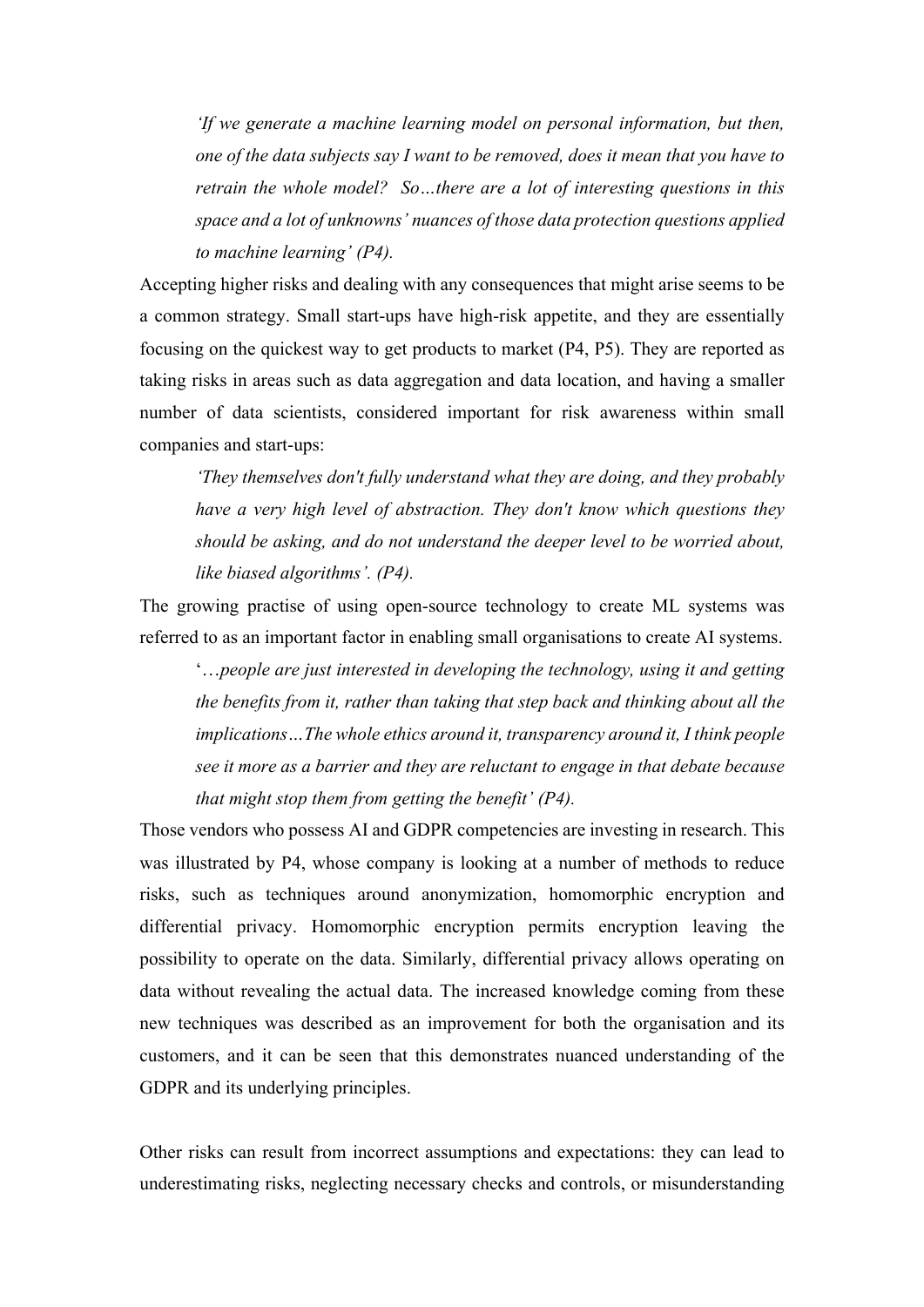responsibilities. A number of examples were provided. Some organisations were wrongly assuming other subjects or stakeholders to be in charge, or to be already dealing with Data Protection and security measures. In some cases, there are expectations that all checks are done in the cloud, or by the AI vendors implementing the AI technology. Misconceptions about the technology were reported, including an assumption that AI systems are able to self-learn as they are supposedly 'intelligent'. Within organisations there were incorrect assumptions that other departments are responsible for data (P1) and, in the legal sphere, that commercial confidentiality of information is riskier than personal confidentiality of information (P5).

#### **c) Automated and Augmented AI Systems**

Several participants raised the issue of potential risks arising from automated systems, such as the potential lack of control, intelligibility and accountability.

For example, P2 noted how understanding the correct prediction made by ML in healthcare can be challenging:

*'…you don't know if the machine randomly got it wrong. You can look at how does the system behave on average…but for the individual, you don't know whether or not it's got it right or wrong, so there are some models that can tell you the confidence in their model'.* 

The same participant discussed the relation between intelligibility vs performance: *'…so what happens in practice is that you can have a model that works very well, but you don't know how it works…'*. A lack of explainability in ML was more accepted in some situations and contexts (such as deep learning used to screen e-commerce reviews (P3), and less in other contexts. This lack of transparency is a challenge for the right of explanation / information, which requires organisations to provide a meaningful reason for decisions made by full automated systems. One of the participants expressed some concerns over the ability of AI systems able to provide organisations some meaningful explanation:

*'The way that AI works it's completely different to the way a rational human brain sees, thinks…AI has not got contextual understanding of what's going on. So to explain decision-making, it's very difficult to say what AI is actually doing, in what counts in human terms as an explanation.' (P 5).*

However*,* individuals can request access to their data (via a Subject Access Request / SAR) to check whereas a product is using that information, as per the GDPR obligation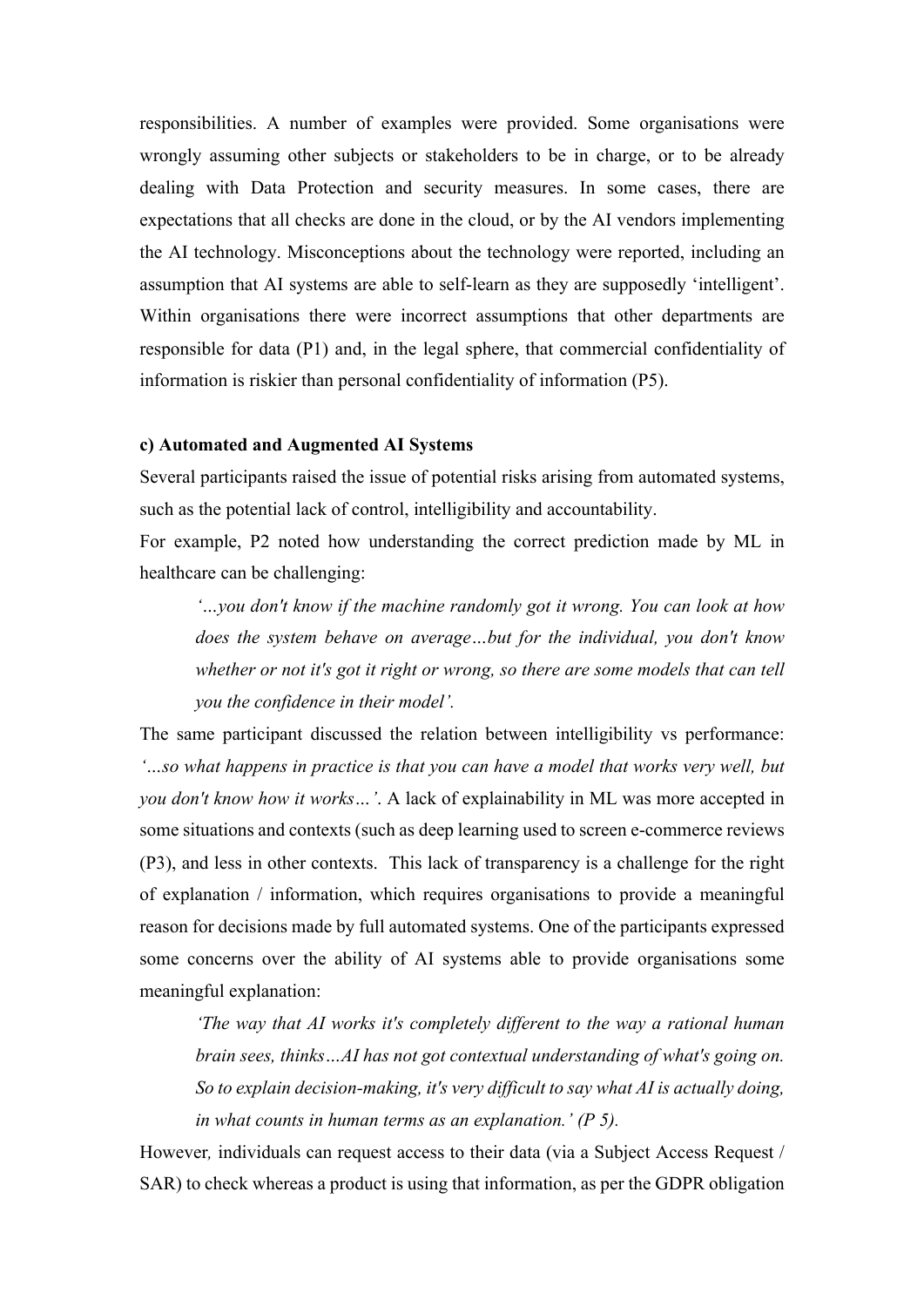on the organisation *'…quite the extent to which that is appreciated, and or possible or feasible is a really and interesting tricky area...' (P5).* Decisions made by humans in the case of augmented AI were generally assumed to be less risky. Having a human in the loop was seen as an important factor in eliminating or lowering the risks associated with full automated processes. '*Human arbiters'* that '*should always have the possibility to step in and change the decision made by the machine'* (P1), are assumed to understand, intervene and correct in different moments of the process (P1, P3). A fully automated process is generally used when the benefit is on the end user (P3): *'Let's say when an Algorithm that is not necessarily explainable has been used, so typically if that involves the end person not to be impacted and decision is in their favour, usually it is automated, where the risk for the business is seems to be low'*. When at the end the person does not get what expected, that decision usually goes to a human. Therefore, while some organizations are cautious or aware of taking risks, others appear to be making the wrong assumptions or lacking the necessary knowledge or specific information to understand the Data Protection risks associated with the use of these technologies.

#### **d) Lawful Bases of Processing and Business Models**

According to the principle of Accountability, organisations must be able to demonstrate the lawfulness of processing. Those organisations using AI/ML for their innovation were not believed to be carefully thinking about their lawful bases (P 5). The same participant firmly believed organisations *can* lawfully use AI/ML. When implemented carefully, the GDPR was seen as a mean to protect vendors using the technology to develop their products, providing they could demonstrate that the balance between theirs and individuals' interests was carefully considered.

Another significant remark was related to lawful bases of processing in automated decision-making. Relying only on consent can be risky for organisations. Asking for individuals' consent can be difficult prior to processing, and post processing, data subjects can withdraw consent (P5). Therefore, organisations should consider other lawful bases for justifying their processing, such as contract or legitimate interest, as long as that processing ought to be the only necessary means to achieve that purpose. P5 raised an interesting point, noticing how the 'necessity' was often dependent on the understanding of the concept: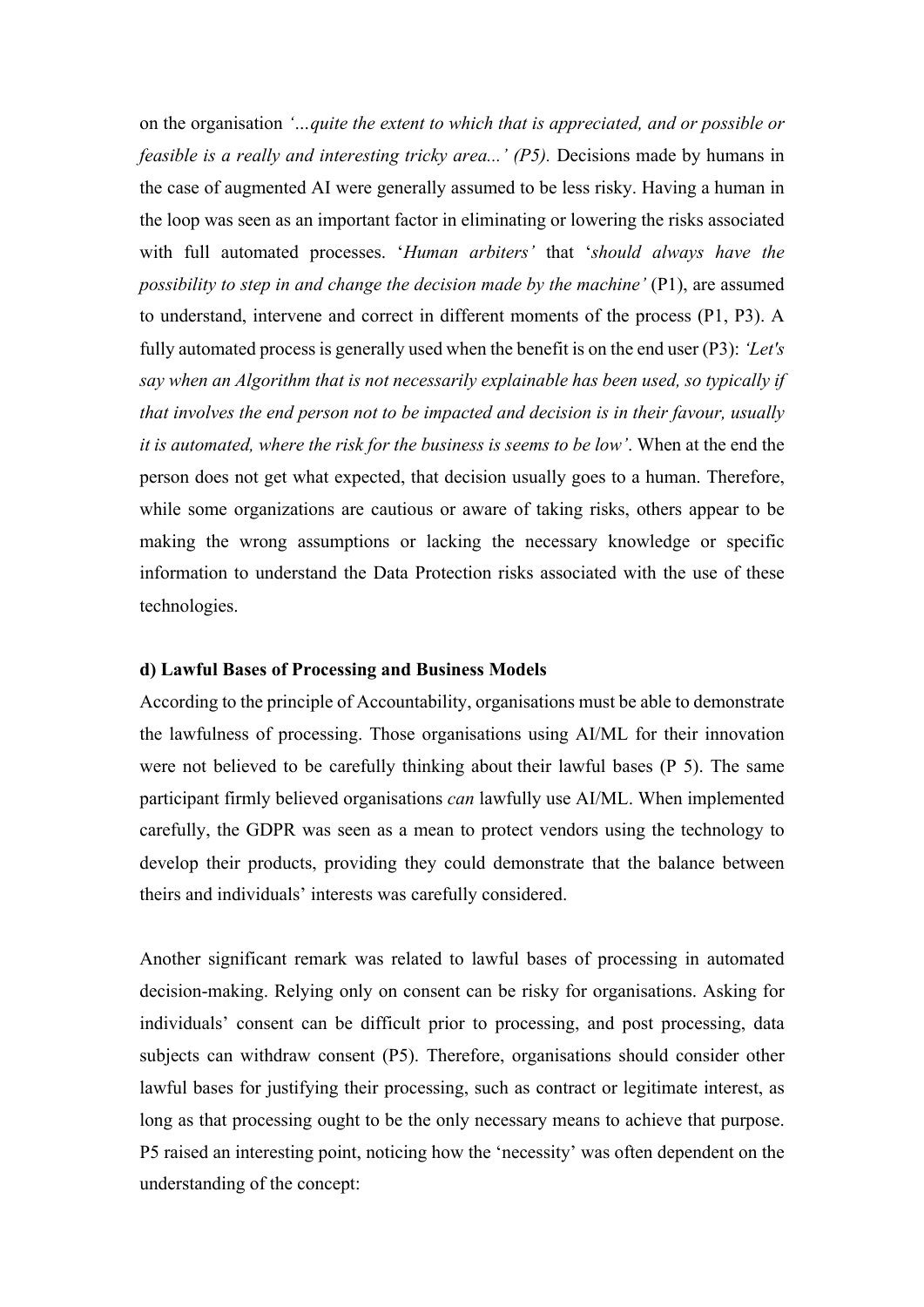*'If your business model works by high volume decision making based on algorithms, does this in itself mean that the decision making is necessary? On a strict view the answer is no. On a more kind of open view, the answer is maybe, maybe it is, depending on where you give other safeguards within your process.' (P5).*

Considering the growing interest in digital transformation, this point is particularly relevant at the current time. More organisations are choosing digital strategies which can modify or change their business models towards a more digital core and progressive developments towards more automated business process models are expected. Will this always create a 'necessity of processing' for digital businesses? Might this make the legitimate interest a default legal justification which will exonerate organisations from looking for another legal basis?

#### **e) GDPR Requirements and AI**

The GDPR requirements related to AI are not seen as easily achievable at this early stage of the use of the technology (P1, P3, P4). The sector and maturity of organizations are key factors in satisfying GDPR requirements. Internal cooperation and exchange between teams dealing with IT and data (such as data scientists), and those dealing with Data Protection (such as DPO and Information Governance managers) are also particularly important. Having Data Protection and data teams working together is more common in the public sector, this is likely to be due to the fact organisations are more used to performing DPIAs. In fact, whilst DPIAs are seen as a new GDPR requirement, they are not new in the UK, as they have been used for a long time within organisations operating in the public sector.

#### **f) DPIAs and Privacy by Design**

Not many organizations were reported to be performing Data Protection Impact Assessments (DPIAs) or using Privacy by Design (PbD) as these preventive activities were seen as *'luxury'*(P5) or '*a philosophy…very difficult to tie up*' (P6). Many organisations are reported to be thinking a little about PbD, with this mainly considered for specific issues, and not treated as a preventive and ongoing activity (P5). It is not yet clear if organizations starting to deploy or using AI/ML are performing DPIAs, or if vendors selling the technology are performing them, something considered particularly desirable and important by P5 (an expert in privacy law). The same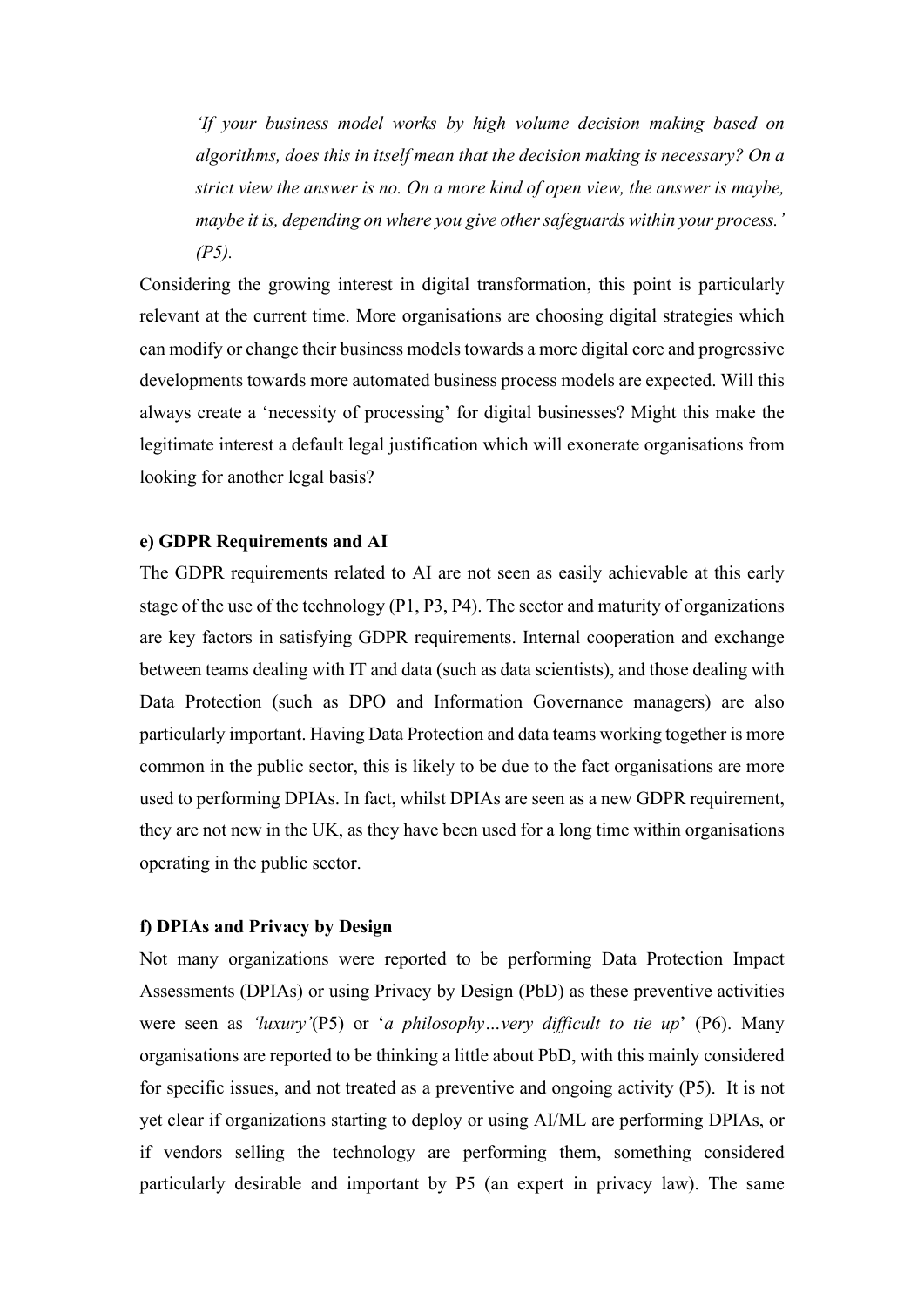participant highlighted the importance of DPIAs for organisations and the lack of awareness of a valuable tool: '*I do not think that organisations necessary recognise how useful Data Protection Impact Assessment can be (*P5). In contrast, some organisations in the public sectors were reported to perform too many DPIAs (P6), and it was suggested that this was happening in the case of low risk situations where it is not a GDPR requirement. While this was not seen as negative per se, it was noted that the resources used for DPIAs could be employed for other activities.

The increased role of the DPO is another key GDPR element whose impact varies across sectors. Some organisations have concerns about the DPOs' power, and this was mainly reported in the public sector. Organisations '…*do not like it. In the private sector I have not encountered that so much. They know the DPO is an adviser, and they think of them as a lawyer and often appoint a lawyer. Those who have appointed a DPO they understand it.'* (P6). And yet, having a DPO does not necessarily guarantee compliance as '*years of struggle in getting themselves [DPOs] consulted*' were foreseen for those occupying that role. When companies in the private sector take the figure of the DPO very seriously, those are usually large companies with a low appetite for risk.

#### **g) Accountability and Fairness**

Accountability is a new requirement, and organisations now have a clear obligation to demonstrate compliance. The understanding of the concept can vary. When linked to demonstrating compliance within the security area, it is often considered as one of the easiest GDPR requirements to satisfy, as it is in the case of data location, storage and access (P5). In other circumstances its meaning is less understood, and in the case of small organisations '…*not even on their radar'* (P5). Accountability can be particularly challenging for organisations using deep learning, black box algorithms and autonomous systems (P3), and also in the case of ML systems continuously learning without any human oversight or having a too high degree of autonomy (P4).

However, demonstrating compliance can also be challenging for other reasons. People's competencies, power and team interaction can all impact the capability to demonstrate compliance. For example, P3 recalled the case of a manager who, lacking specific competences on AI, was delegating other people in the team, but carrying on owning the responsibility. *'There is a wider debate on how much responsibility bosses have…if something goes wrong, how much responsible and accountable they are?'*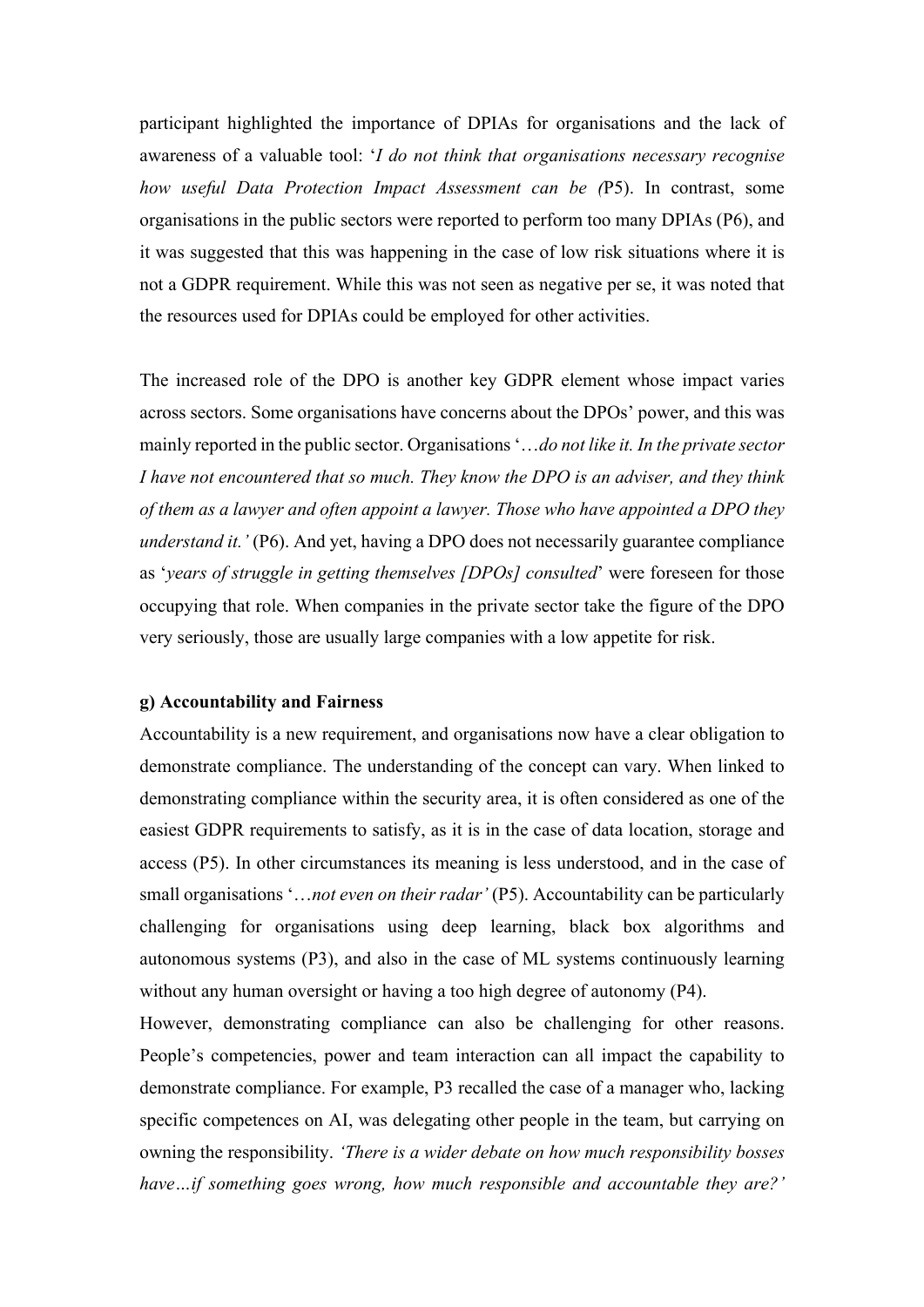*(P3).* Such situations were considered particularly problematic, as they were seen as a sign that some managers were signing off documents without understanding the consequences. This was considered a clear indication that, in some situations, accountability was more dependent on company decisions than algorithmic intelligibility.

Fairness is another GDPR principle which can be strictly linked to or be directly influenced by decisions on data made by the business. For instance, P6 revealed a link between concerns on people making decisions, and increased data collection. The fear of stigmatising certain categories of people by collecting data only from a specific group, or the lack of clarity on specific purposes, can lead organisations to collect data from everybody, increasing the amount of data and the related risks associated to data compliance:

*'people making these decisions are always worried…and they collect everything for not missing out…so, in relation to Data Protection, it is easier if you have a clear purpose…always easy to justify, but it still needs to be driven by the purpose, the benefit, rather than that there is a piece of software available…' P6*

The decisions made on data, for example the data to be used, are usually made by one person or a group of people in organisations. New problems can arise when the data increases and *'you don't know what we want to know…we don't know what we're going to do…and we are going to let the data teach us' (P6).* Furthermore, it was unclear where qualitative checks on data were being performed next to quantitative ones: *'We would get an answer to this question I suppose only if an individual would bring concerns…or if really one of the regulators would really get involved…I would be very interested to know' (P5).*

Potential biases in ML system were mentioned in relation to personal data used to assess individuals, such as the US criminal system where black people are considered to be more at risk of offending (P5). Describing a complex picture, with danger resulting from both input data (which may reflect systemic bias and social structures of discrimination) and the way machines are trained, P5 could see how biases can be present without awareness or knowledge of the organisations. Even though a greater awareness around identification and prevention of biases was reported in the last few years, it was not clear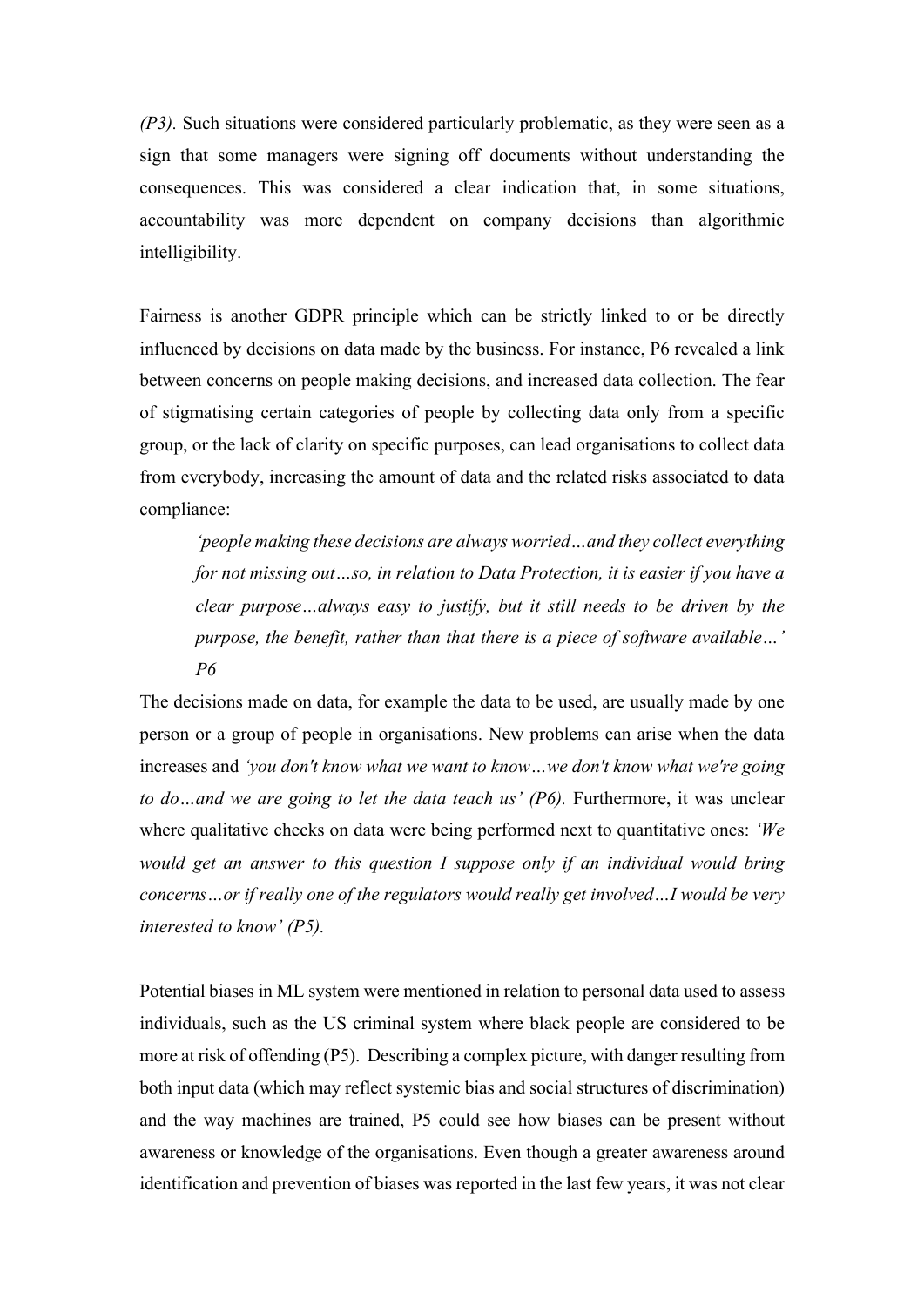if and how this was being translated into practice. Nevertheless, some organizations were reported requesting guidance on ethics:

*'We want to be better at understanding if what we are doing is ethical…how you know that the algorithm is ethical when what it is doing is completely autonomous…there are morality questions…psychology…interdisciplinary research. There is a lot of unknown around what is considered to be good practice in this space' (Part 4).*

The access by developers to data held in controlled environments was raised as a potential issue by P2. *'…To train machine learning I need real data in a very controlled environment, with very limited access...When developers need access to that data, usually a specific environment is created for that purpose…. For less mature organisations that is a real eye-opener…' (*P2) After using it for training, developers are supposed to discharge the system created with the data pulled out from the master system. '*We may request the same data next time…and this can be challenging because we don't have the same training set ...to see how they both behave'* (P2). In similar situations, the number of staff looking at that data (and potentially sensitive data) can increase, and this seems to also happen when the system goes down, or when the company uses that data for '*improving the ability to provide the service' (P2)*. Similar cases advance further questions for an improvement of business processes.

#### **h) New Purposes of Processing**

AI is generally acquired for a specific purpose which increases efficiency, and in many cases is implemented without considering or understanding the implication for Data Protection. Often acquired for one purpose, AI is then used also for other purposes, which can result in unlawful and unfair outcomes.

*'Technology always comes first, it's quick and easy to use. This system will allow you to do something simple, usually more efficiently. Once the system is there, they start to see patterns, and the uses start to present themselves. In the GDPR terms that is the other way around' (P6).*

The purpose of processing personal data is regarded as the preferred starting point of the process which leads to the acquisition of AI, as per GDPR. Therefore, starting from the need of the organisation and moving to the identification, acquisition and implementation of the technology which can best satisfy that need. The identification of the lawful basis for processing personal data, and its communication to data subjects,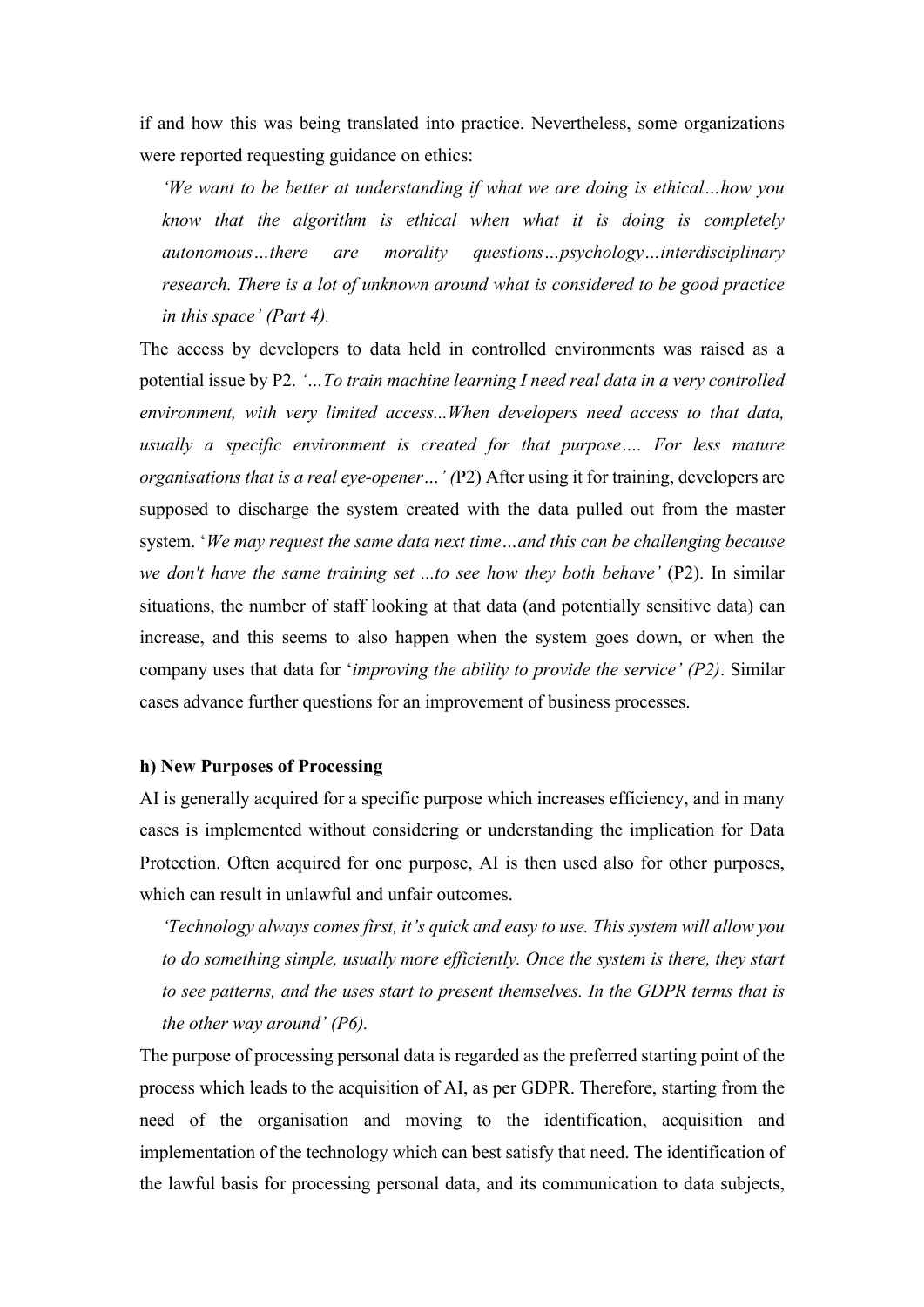should be done before the acquisition of the technology. However, this is not what is said to be happening in many cases. The business case is not the driver (as per GDPR logic) but the technology. Using the technology for additional purposes has massive implications for Data Protection (P6). For example, monitoring employees: *'Once the technology is there the uses occurred to people…so they don't even go into it with the intention of monitoring…' (P6).* The monitoring of both resources and people within organisations is increasing. For example, tracking business vehicles or employee access to premises, is often done using biometrics such as fingerprints, (P6), frequently used for pragmatic reasons. They were considered easy and reasonable when individuals are given alternative options such as entry codes to buildings. P6 envisaged a gradual increase of monitoring, inclusive of people and their performance. However, the participant noted that decisions based on data still tend to be made by people, and not by machines via automated decision processes (P6).

# **5 Discussion**

The results have illustrated that there are gaps between current organisational approaches to Data Protection, the GDPR and best practice. In this section we discuss the key themes emerging from the data.

#### **Compliance, Maturity and Risks**

It is believed that few organisations are fully GDPR complaint, a year after the Regulation came into effect. However, participants reported an increased level of awareness in their activity, with more preventive thinking in this area, which indicates the positive effect of GDPR on organizational awareness. Many differences were reported according to sectors, size and maturity of organisations. More mature organisations have a good understanding of how to use privacy enhancing tools such as DPIA and DPO, and how to use the GDPR strategically, by connecting processes, teams and disciplines. For others the GDPR arguably translates into a cost that they may be unwilling or unable to pay, although this is a short-sighted approach given the potential risks involved. Mature organisations are in general aware of the risks, and of the general impact the GDPR has on processes, people and data. They are taking the time to understand its full implications and to choose effective compliance strategies. This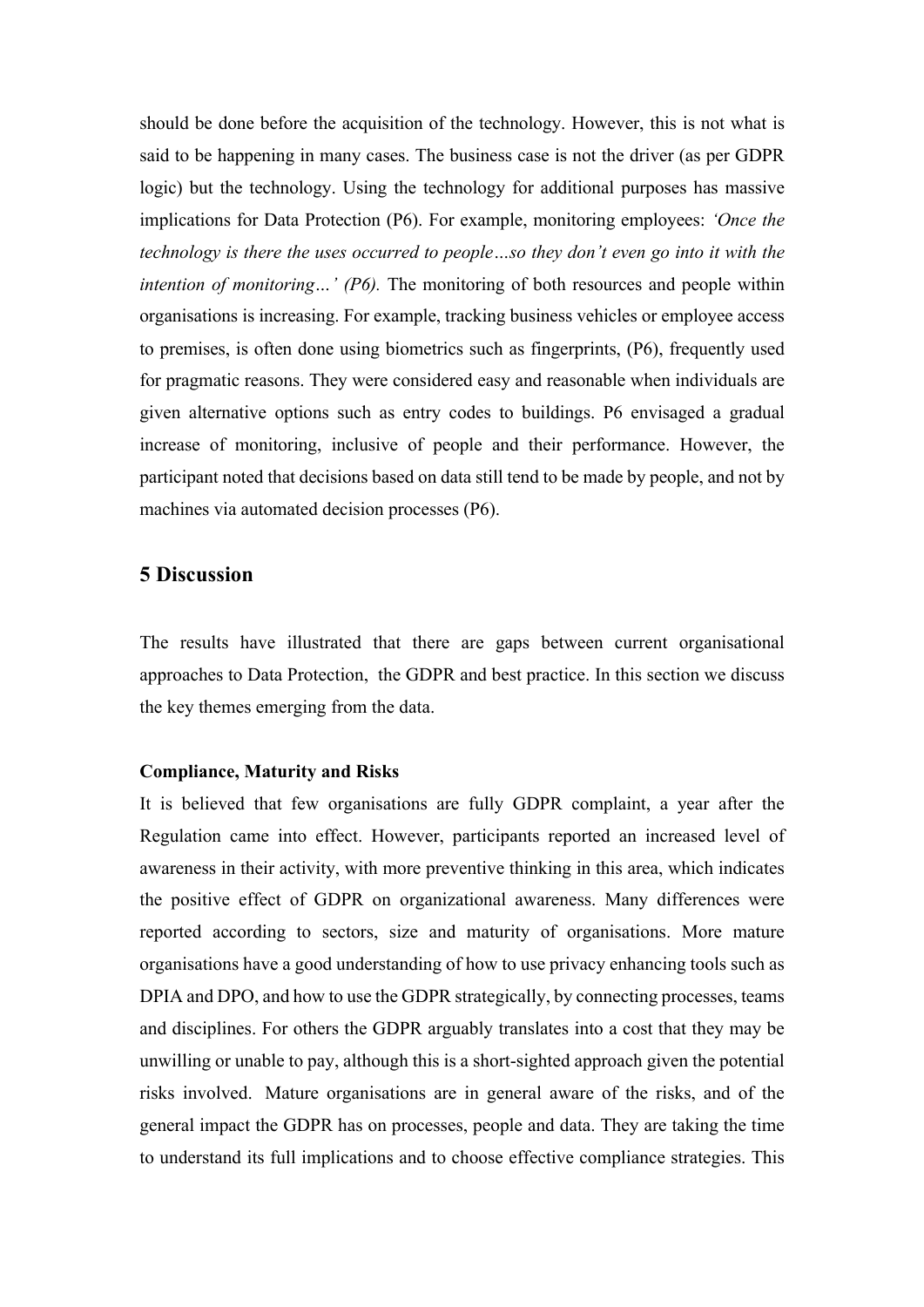is important and indicates the organisational reach of effective approaches to GDPR, with effective compliance dependent on a nuanced understanding of its relation to the processes, people and data and ongoing consideration of data protection principles and requirements. A general low awareness or specific knowledge around GDPR and AI was described by various participants. Those more aware of GDPR and AI were reported investing on research to strengthen their compliance, improve the relationship with clients, and gain a competitive advantage. The lack of awareness is unsurprising given the relatively short time that the Regulation has been in effect and the immaturity of AI understanding outside of expert circles; although organisations are increasingly adopting the technologies, this does not necessarily translate into detailed understanding within organisations as illustrated by the findings above. This does present an urgent need for organisations adopting AI technologies to ensure that they have sufficient knowledge to understand the risks and their GDPR responsibilities. Related to this, some expectation also may lie with vendors and solution providers as well as customers, as they in many cases have greater understanding of the risks. Although the customers may have the responsibility for GDPR, there is a moral and also a business case for vendors to raise awareness of these responsibilities and associated risks. As stakeholders they should work together, although it is up to the organisation to educate itself, to provide resources and to own responsibility and accountability. Organisations should create new internal competencies, with hybrids roles in AI management, drawing on vendors resources to support their own organisational understanding. The GDPR is trying to regulate the relation between the two, and it is quite prescriptive. With the use of AI technologies, vendors often are gaining access to data and so the argument that they should also absorb some responsibility is compelling.

#### **Automated and Augmented AI systems**

Intelligibility of AI Automated systems was reported as potentially problematic. A different degree of explainability in decisions made by Autonomous Systems was reported as more or less acceptable according to different sectors or cases. Augmented AI was generally seen as low risk, as having a human in the loop can improve or change the decisions made by AI. Specific problems that could arise from the interaction between human and machine were not mentioned by any participant. Potential issues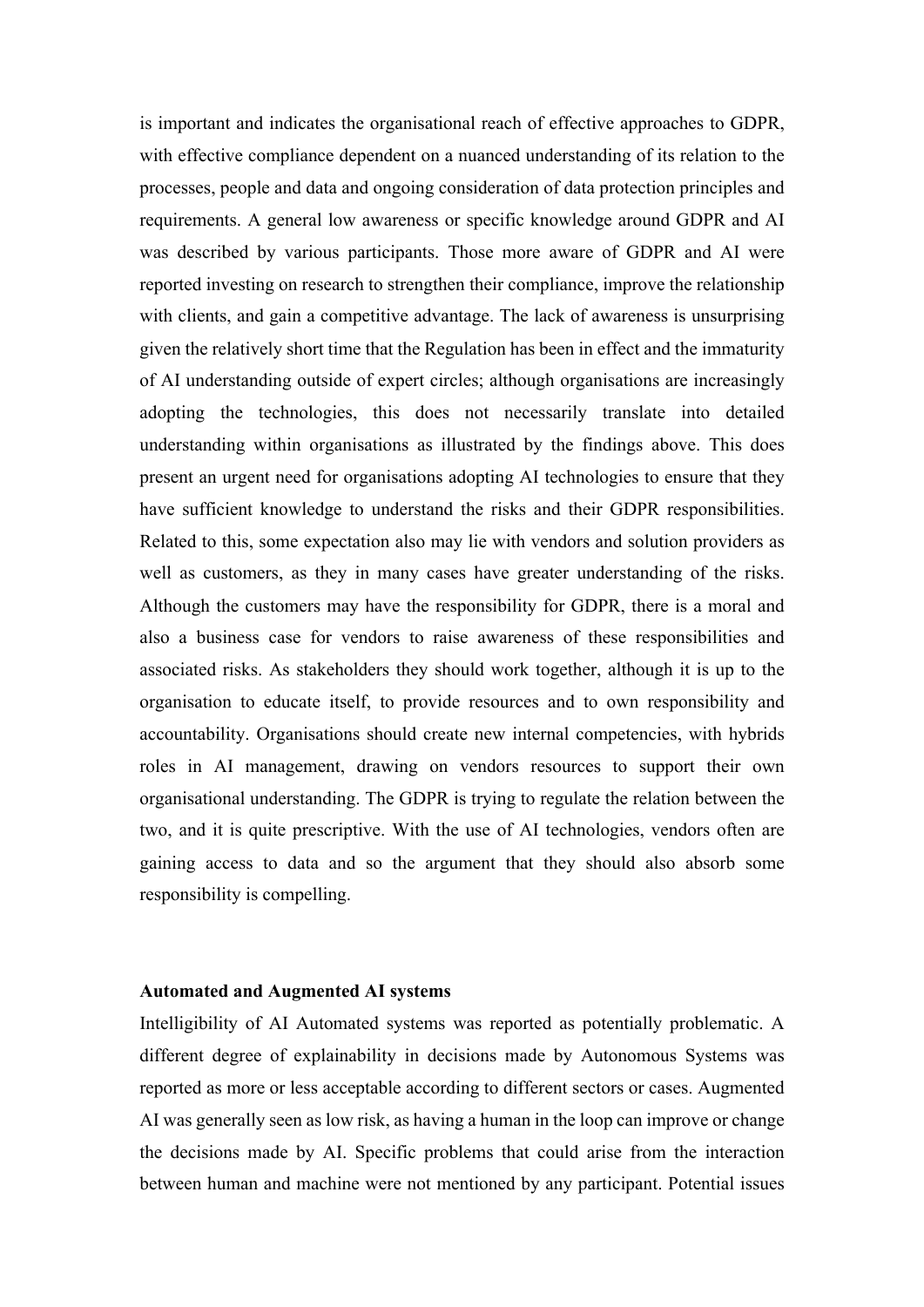could however result from underestimating or ignoring specific risks in Human Machine Interaction (HMI), such as being over reliant on decisions made by AI or making biased decisions. Furthermore, the issue of the lawful bases of processing in automated systems, necessity of processing, and its connection to more automatized business models are all as yet poorly understood. These require clarifications via courts or national and EU Data Authorities, which will take time, especially for case law to develop. It would be helpful for the national and EU Data Authorities to provide guidance given the current void in this area.

#### **Preventive Data Protection**

Organisations do not appear to fully appreciate the strategic potential of "privacyenhancing technologies" which in many cases are now obligatory under the GDPR, as strategic and preventive Data Protection tools. The case of DPIAs is emblematic of this gap. These are performed more than required in the public sector, often a sign of a tickbox culture resulting from external pressure and perceived obligations. Still missing from the private sector landscape, they are often completely ignored by small entities, usually the ones more focused on responding fast to market. DPIAs can be an important strategic instrument for organisations by providing times where staff with different expertise in the organisation come together and take the time to carefully examine new projects. By creating an obligation for exchanging information and fostering dialogue, DPIAs improve the organisational innovation process, becoming an important Information Management tool. This is particularly important in relation to AI, where the involvement of different disciplines and areas is highly recommended, for example, to reduce the risks of biases. While they may be perceived by some organisations as a 'luxury' or 'cost', DPIAs are an essential tool which encourage organisations to stop and think carefully about the impact, technical and otherwise, of their innovation. If used effectively, they are an important instrument for effective Preventive / a priori Data Protection. The use of DPIAs can create a space for organisations to pause, consider and evaluate proposals fully. This is especially important in digital transformation and enables a greater range of stakeholders to be included in the process which can not only reduce risk but also develop greater organisational knowledge and understanding.

Something similar emerged with regards to the DPO. The independent expert whose role is able to support organisations is not perceived as such. In the public sector, this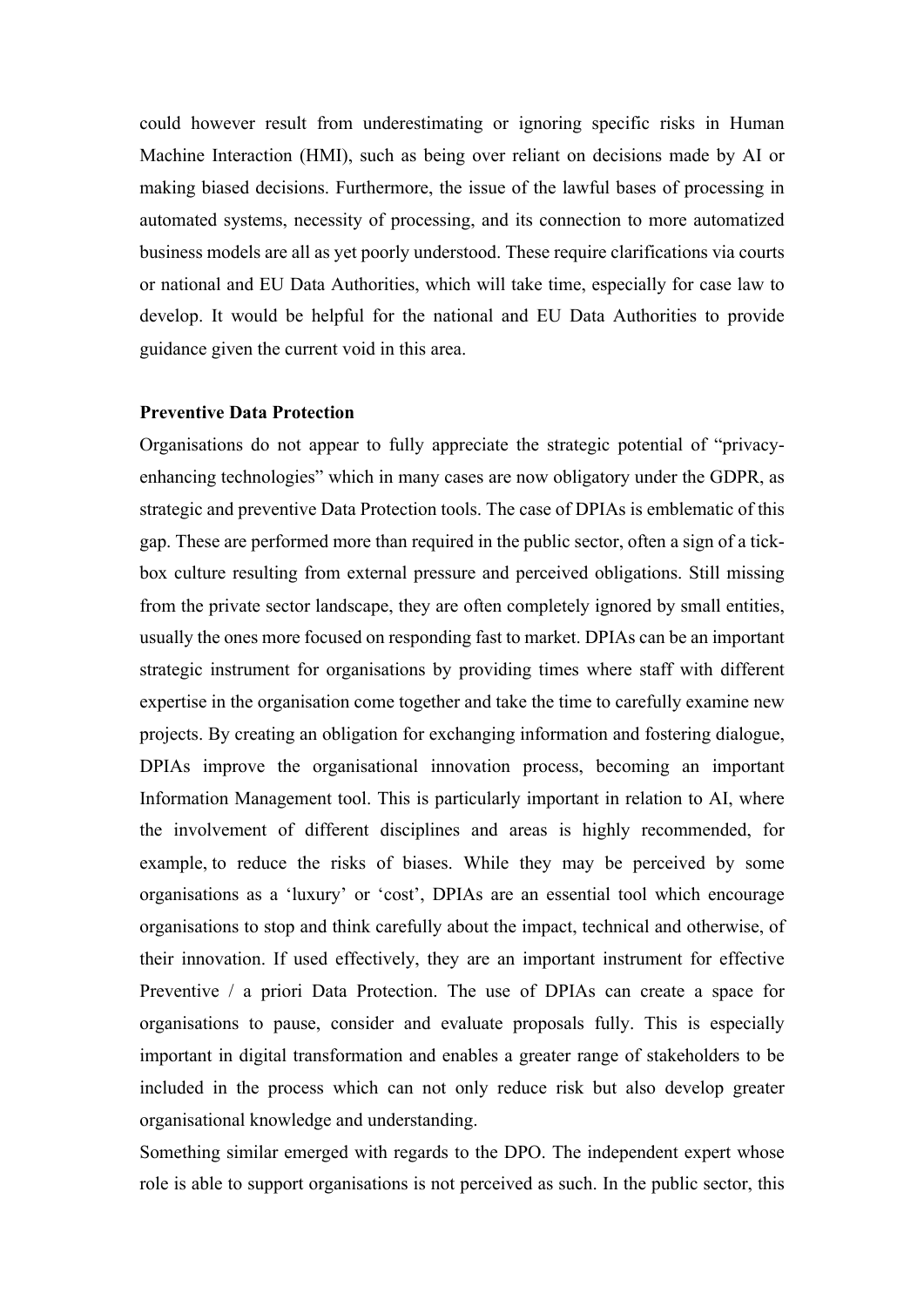role is disliked for its alleged power. In the private sector, being completely absent or ignored by small ones, (many of whom are high risk entities) although sometimes adopted in low risk organisations. There is clearly some way to go in developing organisational awareness of the benefits of the DPO, unsurprising given that organisations are still more reactive than proactive in their approach to data protection, which is rarely considered as a strategic and competitive factor. For organisations adopting AI technologies the DPO is a potential ally and could mitigate the risk.

#### **Accountability and Fairness**

Data Protection is often conflated with security, and when this happens, Accountability is in general considered as an easy requirement to meet. When linked to explainability and intelligibility of ML, demonstrating compliance is a big source of concern for those more AI literate. While awareness around black boxes is growing, other elements that can impact the capacity of organisation to demonstrate compliance, such as powerknowledge and group dynamics, are less taken into account. This can be particularly problematic in organisations that have a clear accountability structure but use innovative technologies that are not completely understood by leaders and senior managers. Similarly, while awareness around biases in algorithms is growing, the praxis of Fairness can at times produce potentially opposite results for Data Protection, as seen in the case of the increased amount of personal data collected for fear of discrimination, which impacts on the principle of minimisation, data management and security, data retention and right to be forgotten.

#### **Re-purpose**

Identifying a new use for data processed via AI, once the technology is already implemented in organisations, was one of the most concerning elements emerged during the interviews. Identifying other purposes without a careful consideration of the lawful basis is risky, deeply problematic, and opposite to the GDPR approach. The extremely rapid pace of AI innovations, and their applications in very rapid market dynamics, where companies have to respond fast to market, reduce the time available for careful considerations of lawfulness. Furthermore, this has also an effect on power dynamics, as seen with monitoring, even when the final decision is made by humans.

#### **Summary**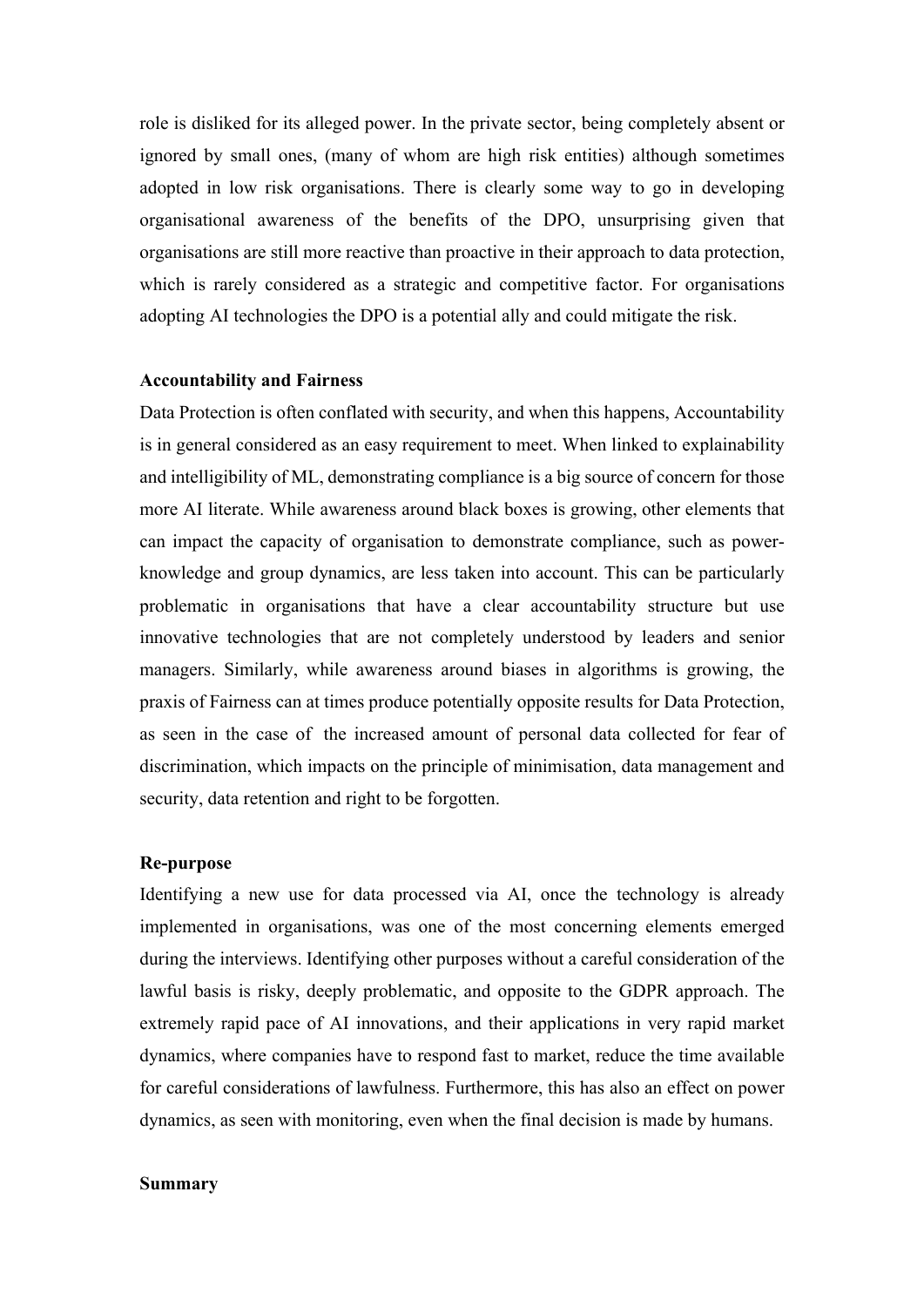In this study the analysis of findings has indicated that there are different approaches to compliance and risk which appear to be influenced by the type of organisation – in particular whether it is private sector or regulated sector (primarily public sector but also including some private sector domains such as finance). Within the private sector there are differences according to the size of the organisation. We have mapped this, including the innovation pace in Table 1 below

|                           |                  | <b>Private Sector Organisations</b> | <b>Public and</b> |           |                                                    |
|---------------------------|------------------|-------------------------------------|-------------------|-----------|----------------------------------------------------|
|                           |                  | Large                               | Medium /<br>Small | Start-Ups | Regulated<br><b>Sector</b><br><b>Organisations</b> |
| Compliance                | High             |                                     |                   |           |                                                    |
|                           | Medium           |                                     |                   |           |                                                    |
|                           | Low              |                                     |                   |           |                                                    |
|                           | Almost<br>Absent |                                     |                   |           |                                                    |
| <b>Risk</b>               | High             |                                     |                   |           |                                                    |
|                           | Medium           |                                     |                   |           |                                                    |
|                           | Low              |                                     |                   |           |                                                    |
| <b>Innovation</b><br>Pace | High             |                                     |                   |           |                                                    |
|                           | Medium           |                                     |                   |           |                                                    |
|                           | Low              |                                     |                   |           |                                                    |

*Table 1: Compliance, risk and organisation type*

# **6 Conclusion**

The research presented in this paper provides insights into the implementation and compliance of the GDPR, a year after becoming enforceable. It is apparent that most organisations are not yet fully complaint with the Regulation. The findings show a low level of implementation and awareness, which seems result from the interplay of different reasons: technical and organisational, and both internal and external to organisations. With the exception of a few organisations that are using the GDPR strategically for their innovation, organisational awareness still requires improvement. Some of the GDPR requirements, such as DPIA, PbD and DPO, can become precious resources in innovation practices, not only to meet the required obligations, but to enhance organisational practices and strategic planning. Furthermore, reducing risk and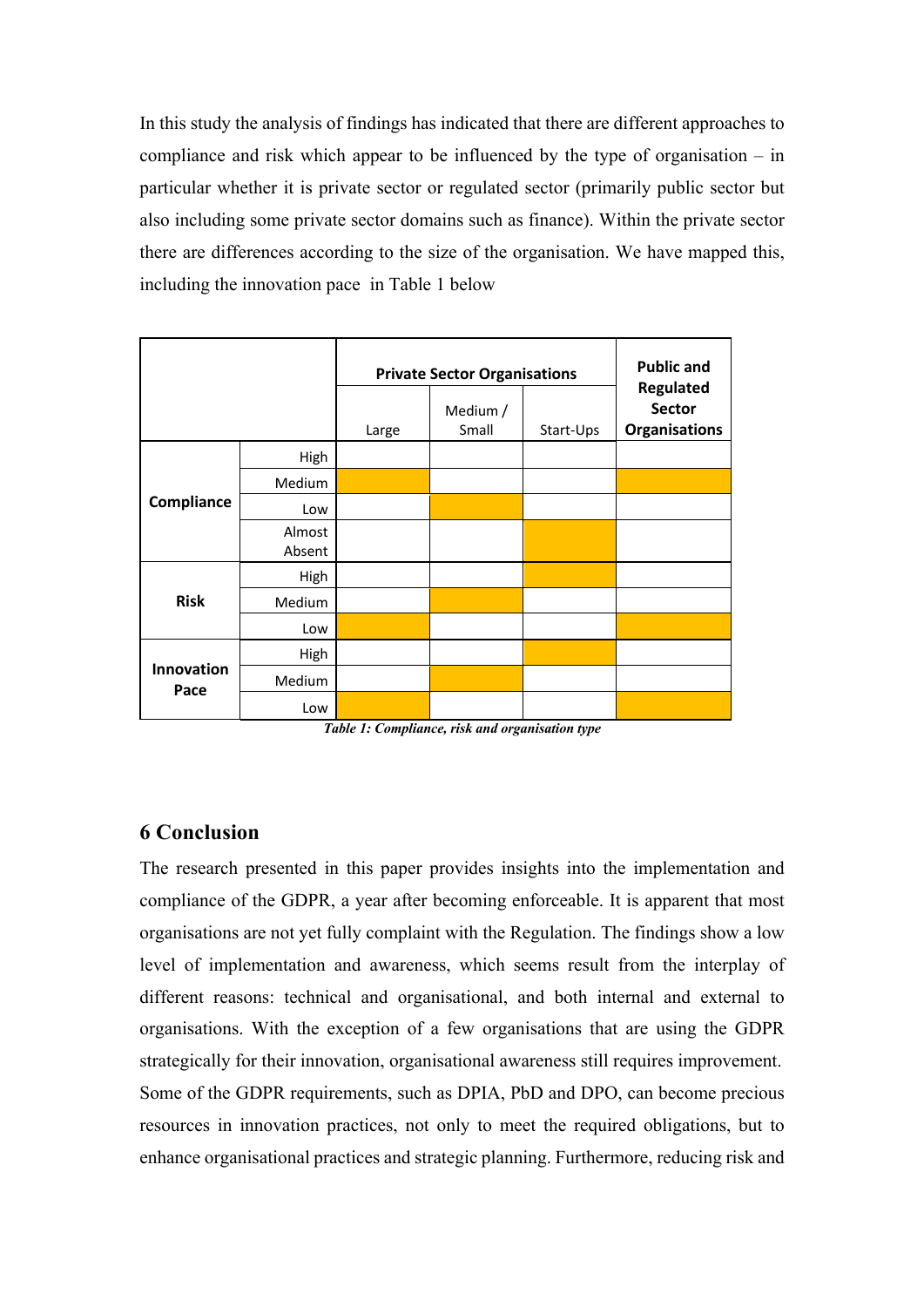improving compliance is an urgent necessity given some of the complexities and challenges around AI.

While some of the issues relate to technical aspects, such as the low intelligibility of some ML models, or consent withdrawal of data used for ML models, others are more linked to organisational aspects. We have identified issues related to context, power within various stakeholders, and the lack of time and space for enhancing knowledge exchange and dialogue amongst different experts, all of which can impact compliance and innovation. The interplay of GDPR requirements and AI complexity require a new approach and multidisciplinary efforts for data protection issues to be effectively identified and managed as the technologies are adopted. We argue that such an approach requires:

- increased awareness and knowledge of both Data Protection and AI amongst leaders, senior managers and staff;
- increased awareness of power and organisational dynamics;
- active participation of stakeholders in different stages of innovation process.

An approach to innovation based on Information Systems Management, where the three core elements – people, technology and organisation – actively co-operate to innovation is urgently needed. In the next stage of this project, organisational case studies will be used to explore how these elements interact during the introduction of AI technologies, to provide a more detailed understanding so that guidance for organisations can be developed. The adoption of AI technologies is rapidly increasing and combined with the relative novelty of the GDPR and the ensuing areas of uncertainty, there is a real need for further research to inform organisations and practitioners and to develop the knowledge base.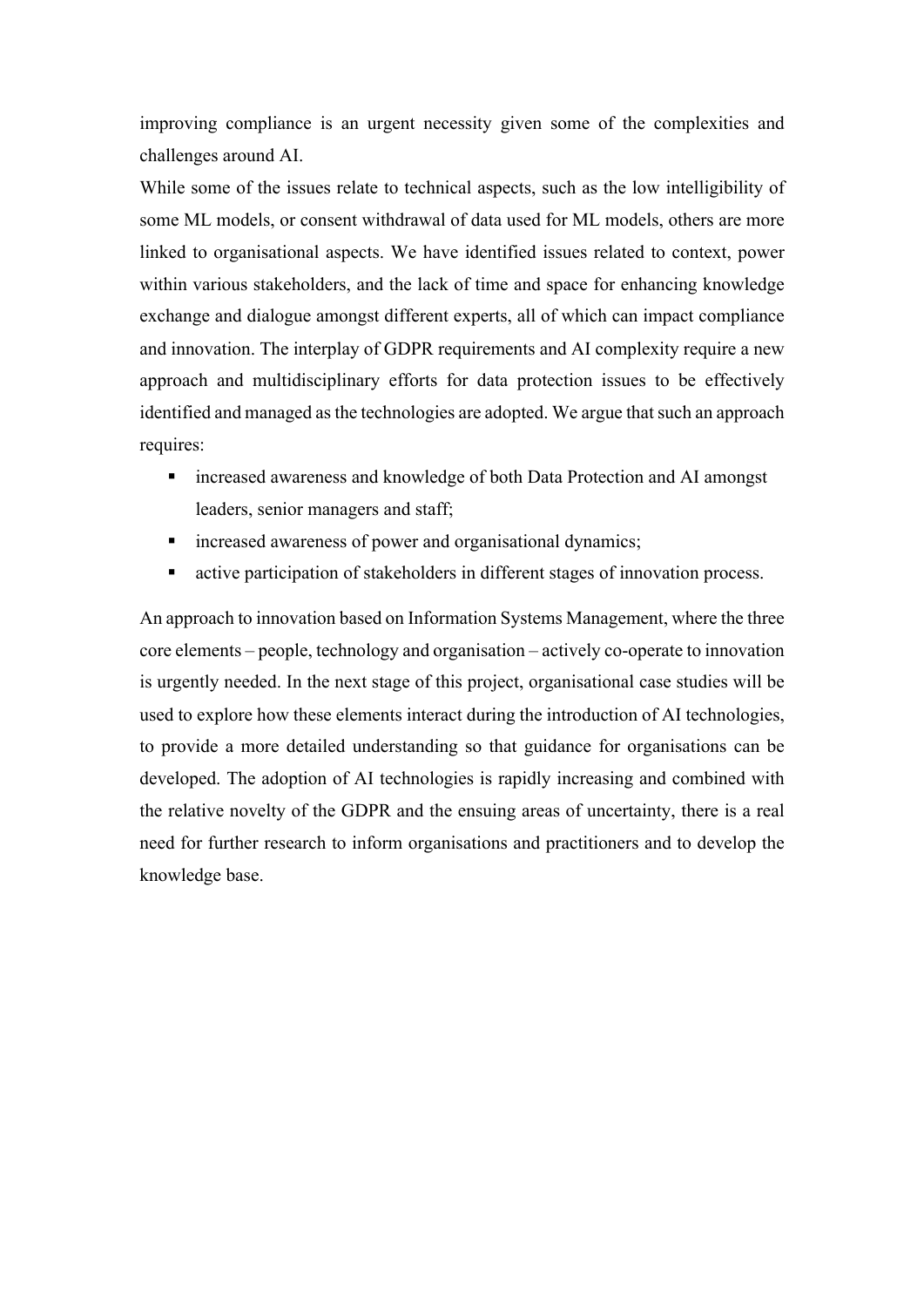# **References**

- Addis, M. C., & Kutar, M. (2018). The General Data Protection Regulation (GDPR), Emerging Technologies and UK Organisations: Awareness, Implementation and Readiness. Oxford, UK. Retrieved from https://www.ukais.org/resources/Documents/ukais 2018 proceedings papers/paper\_39.pdf
- Agrawal, A., Gans, J., & Goldfarb, A. (2018). Prediction machines: the simple economics of artificial intelligence. Harvard Business Press
- Borgesius, F. J. Z. (2018). Discrimination, artificial intelligence, and algorithmic decisionmaking. Retrieved from https://rm.coe.int/discrimination-artificial-intelligence-andalgorithmic-decision-making/1680925d73
- Bughin, J., Catlin, T., Hirt, M., & Willmott, P. (2018). Why digital strategies fail. McKinsey Quarterly. Retrieved from https://www.mckinsey.com/business-functions/digitalmckinsey/our-insights/why-digital-strategies-fail
- California State Legislature. California Consumer Privacy Act of 2018 CCPA (2018). Retrieved from https://leginfo.legislature.ca.gov/faces/billTextClient.xhtml?bill\_id=201720180AB37 5
- Casey, B., Farhangi, A., & Vogl, R. (2019). Rethinking Explainable Machines: The GDPR's Right to Explanation Debate and the Rise of Algorithmic Audits in Enterprise. Berkeley Tech. LJ, 34
- Cesaratto, B. G. (2019). Washington State Considers Comprehensive Data Privacy Act to Protect Personal Information. Retrieved from https://www.natlawreview.com/article/washington-state-considers-comprehensivedata-privacy-act-to-protect-personal
- Crawford, K. (2017). The Trouble with Bias NIPS 2017 Keynote Kate Crawford #NIPS2017. Retrieved from https://www.youtube.com/watch?v=fMym\_BKWQzk
- Edwards, L., & Veale, M. (2017). Slave to the Algorithm? Why a Right to Explanation is Probably Not the Remedy You are Looking for. SSRN Electronic Journal (Vol. 2017). https://doi.org/10.2139/ssrn.2972855
- European Union Agency for Fundamental Rights. (2018). Handbook on European data protection law - 2018 edition. Retrieved from https://fra.europa.eu/sites/default/files/fra\_uploads/fra-coe-edps-2018-handbook-dataprotection\_en.pdf
- Goodman, B., & Flaxman, S. (2016). European Union regulations on algorithmic decisionmaking and a "right to explanation," (Whi), 26–30. https://doi.org/10.2139/ssrn.2903469
- IEEE. (2019). Ethically Aligned Design. Retrieved from https://standards.ieee.org/industryconnections/ec/autonomous-systems.html
- O'Neil, C. (2016). Weapons of math destruction: How big data increases inequality and threatens democracy. Broadway Books
- Raul, A. C. (2018). The privacy, data protection and cybersecurity law review. Law Business Research Limited
- Selbst, A., & Powles, J. (2017). Meaningful Information and the Right to Explanation. International Data Privacy Law, 7(4), 233. https://doi.org/10.1093/IDPL/IPX022